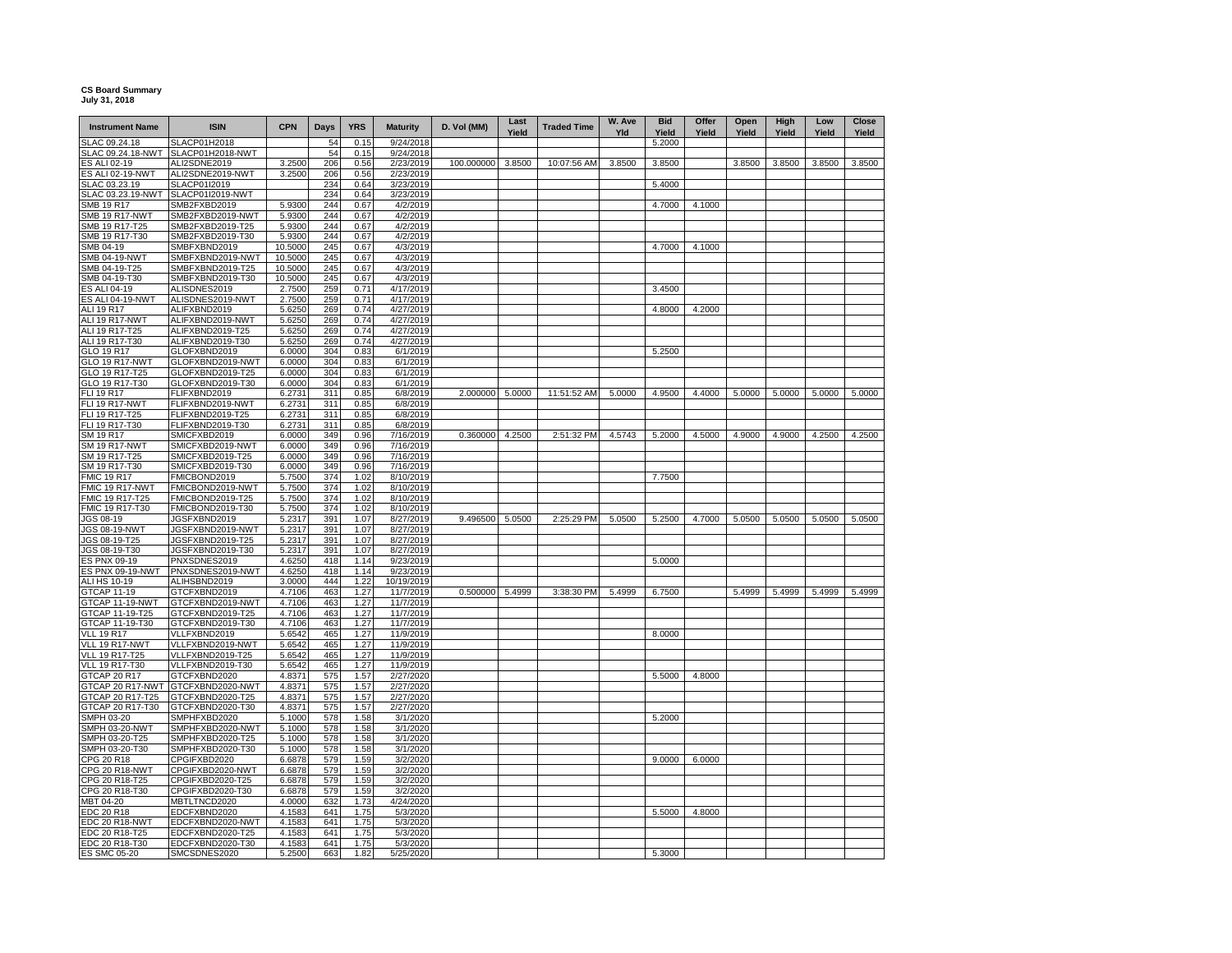| <b>Instrument Name</b>              | <b>ISIN</b>                          | <b>CPN</b>       | Days       | <b>YRS</b>   | <b>Maturity</b>        | D. Vol (MM) | Last<br>Yield | <b>Traded Time</b> | W. Ave<br>Yld | <b>Bid</b><br>Yield | Offer<br>Yield | Open<br>Yield | High<br>Yield | Low<br>Yield | <b>Close</b><br>Yield |
|-------------------------------------|--------------------------------------|------------------|------------|--------------|------------------------|-------------|---------------|--------------------|---------------|---------------------|----------------|---------------|---------------|--------------|-----------------------|
| ES SMC 05-20-NWT                    | SMCSDNES2020-NWT                     | 5.2500           | 663        | 1.82         | 5/25/2020              |             |               |                    |               |                     |                |               |               |              |                       |
| PNB 06-20                           | PNBLTNCD2020                         | 4.1250           | 681        | 1.86         | 6/12/2020              |             |               |                    |               |                     |                |               |               |              |                       |
| <b>RCB 06-20</b>                    | RCBLTNCD2020                         | 4.1250           | 688        | 1.88         | 6/19/2020              |             |               |                    |               |                     |                |               |               |              |                       |
| GLO 20 R18                          | GLOFXBND2020                         | 4.8875           | 716        | 1.96         | 7/17/2020              | 3.000000    | 5.5000        | 11:41:22 AM        | 5.8991        | 5.5000              | 4.8000         | 6.1000        | 6.1000        | 5.5000       | 5.5000                |
| GLO 20 R18-NWT<br>GLO 20 R18-T25    | GLOFXBND2020-NWT<br>GLOFXBND2020-T25 | 4.8875<br>4.8875 | 716<br>716 | 1.96<br>1.96 | 7/17/2020<br>7/17/2020 |             |               |                    |               |                     |                |               |               |              |                       |
| GLO 20 R18-T30                      | GLOFXBND2020-T30                     | 4.8875           | 716        | 1.96         | 7/17/2020              |             |               |                    |               |                     |                |               |               |              |                       |
| <b>SLTC 20 R18</b>                  | SLTCFXBD2020                         | 4.9925           | 752        | 2.06         | 8/22/2020              |             |               |                    |               | 8.6000              | 6.5000         |               |               |              |                       |
| SLTC 20 R18-NWT                     | SLTCFXBD2020-NWT                     | 4.9925           | 752        | 2.06         | 8/22/2020              |             |               |                    |               |                     |                |               |               |              |                       |
| SLTC 20 R18-T25                     | SLTCFXBD2020-T25                     | 4.9925           | 752        | 2.06         | 8/22/2020              |             |               |                    |               |                     |                |               |               |              |                       |
| SLTC 20 R18-T30                     | SLTCFXBD2020-T30                     | 4.9925           | 752        | 2.06         | 8/22/2020              |             |               |                    |               |                     |                |               |               |              |                       |
| BDO 10-20                           | BDO2LTNC2020                         | 3.7500           | 797        | 2.18         | 10/6/2020              |             |               |                    |               | 7.7500              |                |               |               |              |                       |
| ALI 20 R19                          | ALIFXBND2020                         | 4.6250           | 801        | 2.19         | 10/10/2020             |             |               |                    |               | 5.5000              | 4.9000         |               |               |              |                       |
| ALI 20 R19-NWT                      | ALIFXBND2020-NWT                     | 4.6250           | 801        | 2.19         | 10/10/2020             |             |               |                    |               |                     |                |               |               |              |                       |
| ALI 20 R19-T25                      | ALIFXBND2020-T25                     | 4.6250           | 801        | 2.19         | 10/10/2020             |             |               |                    |               |                     |                |               |               |              |                       |
| ALI 20 R19-T30                      | ALIFXBND2020-T30                     | 4.6250           | 801        | 2.19         | 10/10/2020             |             |               |                    |               |                     |                |               |               |              |                       |
| <b>HOUSE 10-20</b>                  | HOUSEFBD2020                         | 6.2080           | 807        | 2.21         | 10/16/2020             | 1.000000    | 6.2000        | 10:48:10 AM        | 6.2000        | 6.1000              | 5.6500         | 6.2000        | 6.2000        | 6.2000       | 6.2000                |
| HOUSE 10-20-NWT                     | HOUSEFBD2020-NWT                     | 6.2080           | 807        | 2.21         | 10/16/2020             |             |               |                    |               |                     |                |               |               |              |                       |
| <b>HOUSE 10-20-T25</b>              | HOUSEFBD2020-T25                     | 6.2080           | 807        | 2.21         | 10/16/2020             |             |               |                    |               |                     |                |               |               |              |                       |
| HOUSE 10-20-T30                     | HOUSEFBD2020-T30                     | 6.2080           | 807        | 2.21         | 10/16/2020             |             |               |                    |               |                     |                |               |               |              |                       |
| AEV 11-20<br><b>AEV 11-20-NWT</b>   | AEV2FXBD2020<br>AEV2FXBD2020-NWT     | 4.4722<br>4.4722 | 828<br>828 | 2.27<br>2.27 | 11/6/2020<br>11/6/2020 |             |               |                    |               | 5.7000              | 5.1000         |               |               |              |                       |
| AEV 11-20-T25                       | AEV2FXBD2020-T25                     | 4.472            | 828        | 2.27         | 11/6/2020              |             |               |                    |               |                     |                |               |               |              |                       |
| AEV 11-20-T30                       | AEV2FXBD2020-T30                     | 4.4722           | 828        | 2.27         | 11/6/2020              |             |               |                    |               |                     |                |               |               |              |                       |
| FLI 20 R19                          | FLIFXBND2020                         | 4.8562           | 830        | 2.27         | 11/8/2020              |             |               |                    |               | 5.7000              | 5.1000         |               |               |              |                       |
| <b>FLI 20 R19-NWT</b>               | FLIFXBND2020-NWT                     | 4.8562           | 830        | 2.27         | 11/8/2020              |             |               |                    |               |                     |                |               |               |              |                       |
| FLI 20 R19-T25                      | FLIFXBND2020-T25                     | 4.8562           | 830        | 2.27         | 11/8/2020              |             |               |                    |               |                     |                |               |               |              |                       |
| FLI 20 R19-T30                      | FLIFXBND2020-T30                     | 4.8562           | 830        | 2.27         | 11/8/2020              |             |               |                    |               |                     |                |               |               |              |                       |
| AEV 20 R19                          | AEVFXBND2020                         | 4.4125           | 843        | 2.31         | 11/21/2020             |             |               |                    |               | 5.4000              | 5.1000         |               |               |              |                       |
| AEV 20 R19-NWT                      | AEVFXBND2020-NWT                     | 4.4125           | 843        | 2.31         | 11/21/2020             |             |               |                    |               |                     |                |               |               |              |                       |
| AEV 20 R19-T25                      | AEVFXBND2020-T25                     | 4.4125           | 843        | 2.31         | 11/21/2020             |             |               |                    |               |                     |                |               |               |              |                       |
| AEV 20 R19-T30                      | AEVFXBND2020-T30                     | 4.4125           | 843        | 2.31         | 11/21/2020             |             |               |                    |               |                     |                |               |               |              |                       |
| MER 20 P19                          | MERFXBND2020                         | 4.3750           | 864        | 2.37         | 12/12/2020             | 2.000000    | 5.1600        | 2:11:10 PM         | 5.1600        | 6.0500              |                | 5.1600        | 5.1600        | 5.1600       | 5.1600                |
| <b>MER 20 P19-NWT</b>               | MERFXBND2020-NWT                     | 4.3750           | 864        | 2.37         | 12/12/2020             |             |               |                    |               |                     |                |               |               |              |                       |
| MER 20 P19-T25                      | MERFXBND2020-T25                     | 4.3750           | 864        | 2.37         | 12/12/2020             |             |               |                    |               |                     |                |               |               |              |                       |
| MER 20 P19-T30<br><b>TEL 21 R19</b> | MERFXBND2020-T30<br>TELFXBND2021     | 4.3750<br>5.2250 | 864<br>920 | 2.37<br>2.52 | 12/12/2020<br>2/6/2021 |             |               |                    |               | 6.0000              |                |               |               |              |                       |
| <b>TEL 21 R19-NWT</b>               | TELFXBND2021-NWT                     | 5.2250           | 920        | 2.52         | 2/6/2021               |             |               |                    |               |                     |                |               |               |              |                       |
| TEL 21 R19-T25                      | TELFXBND2021-T25                     | 5.2250           | 920        | 2.52         | 2/6/2021               |             |               |                    |               |                     |                |               |               |              |                       |
| TEL 21 R19-T30                      | TELFXBND2021-T30                     | 5.2250           | 920        | 2.52         | 2/6/2021               |             |               |                    |               |                     |                |               |               |              |                       |
| ABS 21 R19                          | ABSFXBND2021                         | 5.3350           | 924        | 2.53         | 2/10/2021              |             |               |                    |               | 7.8000              | 6.2000         |               |               |              |                       |
| ABS 21 R19-NWT                      | ABSFXBND2021-NWT                     | 5.3350           | 924        | 2.53         | 2/10/2021              |             |               |                    |               |                     |                |               |               |              |                       |
| ABS 21 R19-T25                      | ABSFXBND2021-T25                     | 5.3350           | 924        | 2.53         | 2/10/2021              |             |               |                    |               |                     |                |               |               |              |                       |
| ABS 21 R19-T30                      | ABSFXBND2021-T30                     | 5.3350           | 924        | 2.53         | 2/10/2021              |             |               |                    |               |                     |                |               |               |              |                       |
| ROCK 21 R19                         | ROCKFXBD2021                         | 5.0932           | 929        | 2.54         | 2/15/2021              |             |               |                    |               | 5.6000              | 5.3000         |               |               |              |                       |
| ROCK 21 R19-NWT                     | ROCKFXBD2021-NWT                     | 5.0932           | 929        | 2.54         | 2/15/2021              |             |               |                    |               |                     |                |               |               |              |                       |
| ROCK 21 R19-T25                     | ROCKFXBD2021-T25                     | 5.0932           | 929        | 2.54         | 2/15/2021              |             |               |                    |               |                     |                |               |               |              |                       |
| ROCK 21 R19-T30                     | ROCKFXBD2021-T30                     | 5.0932           | 929        | 2.54         | 2/15/2021              |             |               |                    |               |                     |                |               |               |              |                       |
| SMPH 02-21                          | SMPH2FBD2021                         | 4.5095           | 939        | 2.57         | 2/25/2021              | 0.700000    | 5.3000        | 3:45:51 PM         | 6.1872        | 5.5000              | 5.3000         | 6.1750        | 6.5000        | 5.3000       | 5.3000                |
| SMPH 02-21-NWT<br>SMPH 02-21-T25    | SMPH2FBD2021-NWT<br>SMPH2FBD2021-T25 | 4.5095<br>4.509  | 939<br>939 | 2.57<br>2.57 | 2/25/2021<br>2/25/2021 |             |               |                    |               |                     |                |               |               |              |                       |
| SMPH 02-21-T30                      | SMPH2FBD2021-T30                     | 4.509            | 939        | 2.57         | 2/25/2021              |             |               |                    |               |                     |                |               |               |              |                       |
| <b>JGS 21 R19</b>                   | JGSFXBND2021                         | 5.2442           | 941        | 2.58         | 2/27/2021              |             |               |                    |               | 5.8000              | 5.3000         |               |               |              |                       |
| <b>JGS 21 R19-NWT</b>               | JGSFXBND2021-NWT                     | 5.2442           | 941        | 2.58         | 2/27/2021              |             |               |                    |               |                     |                |               |               |              |                       |
| JGS 21 R19-T25                      | JGSFXBND2021-T25                     | 5.2442           | 941        | 2.58         | 2/27/2021              |             |               |                    |               |                     |                |               |               |              |                       |
| JGS 21 R19-T30                      | JGSFXBND2021-T30                     | 5.2442           | 941        | 2.58         | 2/27/2021              |             |               |                    |               |                     |                |               |               |              |                       |
| <b>SLI 21 R18</b>                   | SLIFXBND2021                         | 6.7150           | 964        | 2.64         | 3/22/2021              |             |               |                    |               | 6.7000              |                |               |               |              |                       |
| <b>SLI 21 R18-NWT</b>               | SLIFXBND2021-NWT                     | 6.7150           | 964        | 2.64         | 3/22/2021              |             |               |                    |               |                     |                |               |               |              |                       |
| SLI 21 R18-T25                      | SLIFXBND2021-T25                     | 6.7150           | 964        | 2.64         | 3/22/2021              |             |               |                    |               |                     |                |               |               |              |                       |
| SLI 21 R18-T30                      | SLIFXBND2021-T30                     | 6.7150           | 964        | 2.64         | 3/22/2021              |             |               |                    |               |                     |                |               |               |              |                       |
| <b>MNTC 21 R19</b>                  | MNTCFXBD2021                         | 5.0700           | 973        | 2.66         | 3/31/2021              |             |               |                    |               | 5.9000              | 5.1000         |               |               |              |                       |
| MNTC 21 R19-NWT<br>MNTC 21 R19-T25  | MNTCFXBD2021-NWT<br>MNTCFXBD2021-T25 | 5.0700<br>5.0700 | 973<br>973 | 2.66<br>2.66 | 3/31/2021<br>3/31/2021 |             |               |                    |               |                     |                |               |               |              |                       |
| MNTC 21 R19-T30                     | MNTCFXBD2021-T30                     | 5.0700           | 973        | 2.66         | 3/31/2021              |             |               |                    |               |                     |                |               |               |              |                       |
| SMB 21 R19                          | SMBFXBND2021                         | 5.5000           | 975        | 2.67         | 4/2/2021               |             |               |                    |               | 5.7500              | 5.6000         |               |               |              |                       |
| <b>SMB 21 R19-NWT</b>               | SMBFXBND2021-NWT                     | 5.5000           | 975        | 2.67         | 4/2/2021               |             |               |                    |               |                     |                |               |               |              |                       |
| SMB 21 R19-T25                      | SMBFXBND2021-T25                     | 5.5000           | 975        | 2.67         | 4/2/2021               |             |               |                    |               |                     |                |               |               |              |                       |
| SMB 21 R19-T30                      | SMBFXBND2021-T30                     | 5.5000           | 975        | 2.67         | 4/2/2021               |             |               |                    |               |                     |                |               |               |              |                       |
| LBP 04-21                           | LBPLTNCD2021                         | 3.7500           | 982        | 2.69         | 4/9/2021               |             |               |                    |               |                     |                |               |               |              |                       |
| <b>VLL 21 R19</b>                   | VLLFXBND2021                         | 5.9437           | 1012       | 2.77         | 5/9/2021               |             |               |                    |               | 8.2500              |                |               |               |              |                       |
| VLL 21 R19-NWT                      | VLLFXBND2021-NWT                     | 5.9437           | 1012       | 2.77         | 5/9/2021               |             |               |                    |               |                     |                |               |               |              |                       |
| VLL 21 R19-T25                      | VLLFXBND2021-T25                     | 5.9437           | 1012       | 2.77         | 5/9/2021               |             |               |                    |               |                     |                |               |               |              |                       |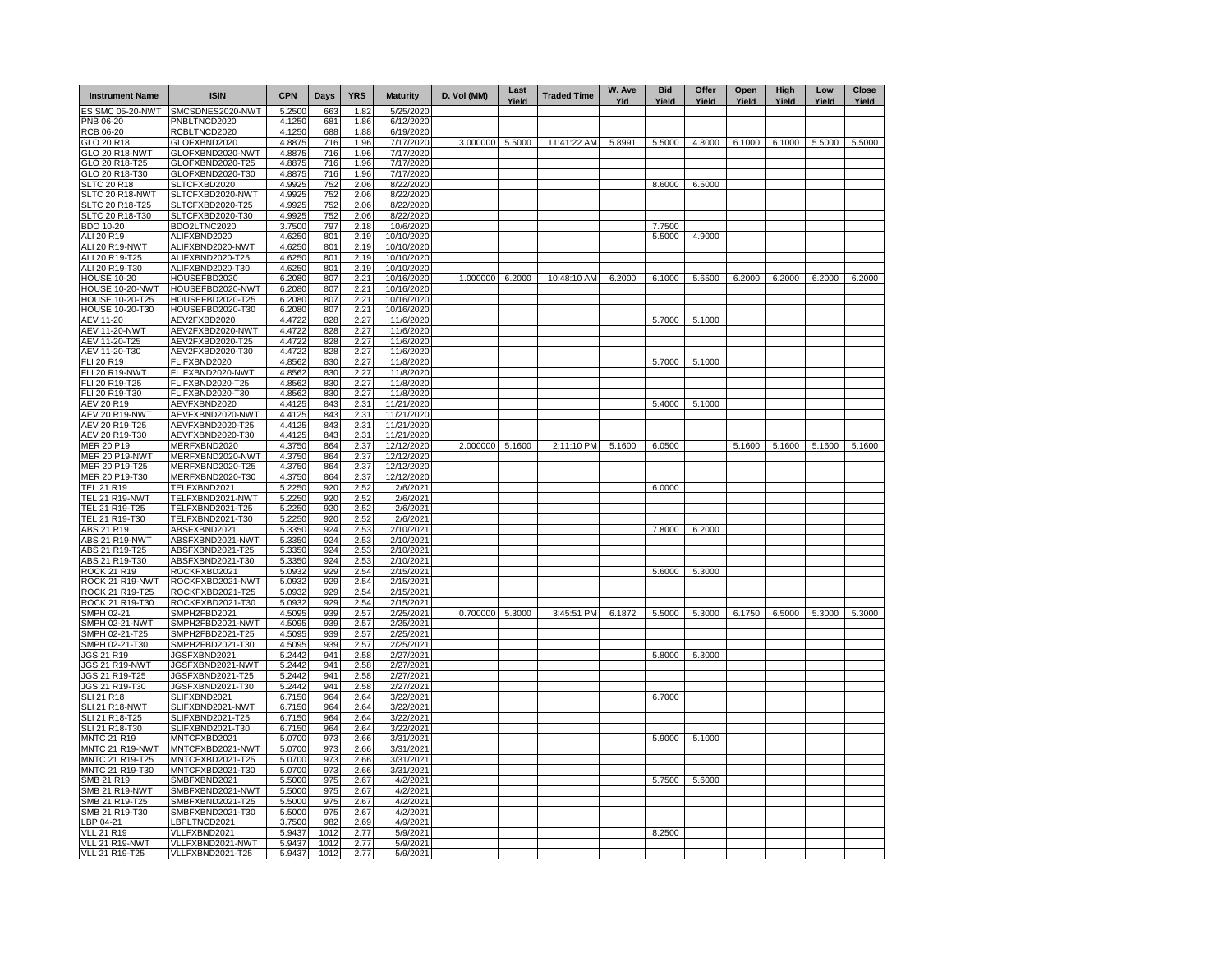| VLL 21 R19-T30<br>0.200000<br>5.7000<br>5.7000<br>5.7000<br>5.2000<br>5.7000<br>5.7000<br>5.7000<br>5.7000<br>AC 05-21<br>ACFXBOND2021<br>6.8000<br>1015<br>2.78<br>5/12/2021<br>10:27:45 AM<br>AC 05-21-NWT<br>ACFXBOND2021-NWT<br>6.8000<br>1015<br>2.78<br>5/12/2021<br>AC 05-21-T25<br>ACFXBOND2021-T25<br>6.8000<br>1015<br>2.78<br>5/12/2021<br>AC 05-21-T30<br>ACFXBOND2021-T30<br>6.8000<br>1015<br>2.78<br>5/12/2021<br>SM 21 R19<br>SMICFXBD2021<br>5.2958<br>1022<br>2.80<br>5/19/2021<br>6.5000<br>5.1000<br><b>SM 21 R19-NWT</b><br>SMICFXBD2021-NWT<br>5.2958<br>1022<br>2.80<br>5/19/2021<br>SM 21 R19-T25<br>SMICFXBD2021-T25<br>5.2958<br>1022<br>2.80<br>5/19/2021<br>SM 21 R19-T30<br>SMICFXBD2021-T30<br>5.2958<br>1022<br>2.80<br>5/19/2021<br>CHIFXBND2021<br>5.3200<br>1040<br>5.7000<br>CHI 21 R19<br>2.85<br>6/6/2021<br>5.2500<br>CHIFXBND2021-NWT<br>5.3200<br>1040<br>2.85<br>6/6/2021<br><b>CHI 21 R19-NWT</b><br>CHIFXBND2021-T25<br>5.3200<br>1040<br>2.85<br>6/6/2021<br>CHI 21 R19-T25<br>CHIFXBND2021-T30<br>5.3200<br>1040<br>2.85<br>CHI 21 R19-T30<br>6/6/2021<br>4.3458<br>1075<br>2.94<br>7/11/2021<br><b>SMCGP 21 R19</b><br>SMCGPFBD2021<br>5.9500<br>5.5000<br>SMCGP 21 R19-NWT<br>SMCGPFBD2021-NWT<br>4.3458<br>1075<br>2.94<br>7/11/2021<br>2.94<br>4.3458<br>1075<br>SMCGP 21 R19-T25<br>SMCGPFBD2021-T25<br>7/11/2021<br>4.3458<br>2.94<br>SMCGP 21 R19-T30<br>SMCGPFBD2021-T30<br>1075<br>7/11/2021<br>GTCAP 21 R19<br>GTCFXBND2021<br>5.1965<br>1102<br>3.02<br>8/7/2021<br>7.0000<br>GTCAP 21 R19-NWT<br>GTCFXBND2021-NWT<br>5.1965<br>1102<br>3.02<br>8/7/2021<br>GTCAP 21 R19-T25<br>5.1965<br>1102<br>GTCFXBND2021-T25<br>3.02<br>8/7/2021<br>GTCAP 21 R19-T30<br>GTCFXBND2021-T30<br>5.1965<br>1102<br>3.02<br>8/7/2021<br>6.0000<br>SMPH 21 R19<br>SMPHFXBD2021<br>5.2006<br>1127<br>3.09<br>9/1/2021<br>SMPH 21 R19-NWT<br>SMPHFXBD2021-NWT<br>5.2006<br>1127<br>3.09<br>9/1/2021<br>SMPH 21 R19-T25<br>SMPHFXBD2021-T25<br>5.2006<br>1127<br>3.09<br>9/1/2021<br>SMPH 21 R19-T30<br>SMPHFXBD2021-T30<br>5.2006<br>1127<br>3.09<br>9/1/2021<br>CPG 21 R20<br>CPGIFXBD2021<br>6.9758<br>1128<br>9/2/2021<br>8.6500<br>6.5000<br>3.09<br>CPG 21 R20-NWT<br>CPGIFXBD2021-NWT<br>6.9758<br>1128<br>3.09<br>9/2/2021<br>CPGIFXBD2021-T25<br>6.9758<br>1128<br>CPG 21 R20-T25<br>3.09<br>9/2/2021<br>CPG 21 R20-T30<br>CPGIFXBD2021-T30<br>6.9758<br>1128<br>3.09<br>9/2/2021<br>AP 21 R19<br>APCFXBND2021<br>5.2050<br>1136<br>3.11<br>9/10/2021<br>6.3000<br>AP 21 R19-NWT<br>APCFXBND2021-NWT<br>5.2050<br>1136<br>3.11<br>9/10/2021<br>APCFXBND2021-T25<br>5.2050<br>AP 21 R19-T25<br>1136<br>3.11<br>9/10/2021<br>AP 21 R19-T30<br>APCFXBND2021-T30<br>5.2050<br>1136<br>3.11<br>9/10/2021<br>10.000000<br>6.0000<br>3:37:20 PM<br>5.9819<br>5.8000<br>5.3000<br>5.8000<br>6.0000<br>5.8000<br>6.0000<br>PCOR 21 R19<br>PCORFXBD2021<br>4.0032<br>1183<br>3.24<br>10/27/2021<br>PCOR 21 R19-NWT<br>PCORFXBD2021-NWT<br>4.0032<br>1183<br>3.24<br>10/27/2021<br>PCOR 21 R19-T25<br>PCORFXBD2021-T25<br>4.0032<br>1183<br>3.24<br>10/27/2021<br>PCOR 21 R19-T30<br>PCORFXBD2021-T30<br>4.0032<br>1183<br>3.24<br>10/27/2021<br>MBTLTNCD2021<br>1208<br>11/21/2021<br>MBT 11-21<br>4.2500<br>3.31<br>FLIFXBND2021<br>5.4000<br>1221<br>5.8000<br>FLI 21 R20<br>12/4/2021<br>5.3000<br>3.34<br>FLIFXBND2021-NWT<br>1221<br><b>FLI 21 R20-NWT</b><br>5.4000<br>3.34<br>12/4/2021<br>FLI 21 R20-T25<br>FLIFXBND2021-T25<br>5.4000<br>1221<br>12/4/2021<br>3.34<br>FLI 21 R20-T30<br>FLIFXBND2021-T30<br>5.4000<br>1221<br>12/4/2021<br>3.34<br>6.1000<br>RLC 02-22<br>RLCFXBND2022<br>4.8000<br>1302<br>2/23/2022<br>5.3000<br>3.56<br><b>RLC 02-22-NWT</b><br>RLCFXBND2022-NWT<br>4.8000<br>1302<br>2/23/2022<br>3.56<br>RLCFXBND2022-T25<br>RLC 02-22-T25<br>4.8000<br>1302<br>3.56<br>2/23/2022<br>RLC 02-22-T30<br>RLCFXBND2022-T30<br>4.8000<br>1302<br>3.56<br>2/23/2022<br>3:30:24 PM<br>5.4500<br><b>SMC 22 R20</b><br>SMCFXBND2022<br>4.8243<br>1308<br>3/1/2022<br>3.160000 5.4500<br>5.8468<br>6.5500<br>6.5500<br>6.5500<br>5.4500<br>3.58<br><b>SMC 22 R20-NWT</b><br>SMCFXBND2022-NWT<br>4.8243<br>1308<br>3.58<br>3/1/2022<br>SMC 22 R20-T25<br>SMCFXBND2022-T25<br>4.8243<br>1308<br>3.58<br>3/1/2022<br>SMC 22 R20-T30<br>SMCFXBND2022-T30<br>4.8243<br>1308<br>3.58<br>3/1/2022<br>4.200000<br>3:06:30 PM<br>6.3904<br>5.7250<br>5.7000<br>6.2000<br>SMB 22 R19<br>SMBFXBND2022<br>6.6000<br>1340<br>3.67<br>4/2/2022<br>6.4000<br>6.2000<br>6.4000<br>6.4000<br><b>SMB 22 R19-NWT</b><br>SMBFXBND2022-NWT<br>6.6000<br>1340<br>3.67<br>4/2/2022<br>SMB 22 R19-T25<br>SMBFXBND2022-T25<br>6.6000<br>1340<br>3.67<br>4/2/2022<br>SMB 22 R19-T30<br>SMBFXBND2022-T30<br>6.6000<br>1340<br>3.67<br>4/2/2022<br>SMC 04-22 R20<br>SMC2FXBD2022<br>5.1923<br>1345<br>4/7/2022<br>3.000000<br>6.5000<br>3:35:00 PM<br>6.5000<br>5.9000<br>6.5000<br>6.5000<br>6.5000<br>6.5000<br>3.68<br>SMC 04-22 R20-NWT<br>SMC2FXBD2022-NWT<br>1345<br>4/7/2022<br>5.1923<br>3.68<br>SMC 04-22 R20-T25<br>SMC2FXBD2022-T25<br>1345<br>5.1923<br>3.68<br>4/7/2022<br>SMC 04-22 R20-T30<br>SMC2FXBD2022-T30<br>5.1923<br>1345<br>3.68<br>4/7/2022<br>1365<br>4/27/2022<br>6.0000<br>ALI 22 R19<br>ALIFXBND2022<br>6.0000<br>3.74<br>5.6000<br><b>ALI 22 R19-NWT</b><br>ALIFXBND2022-NWT<br>1365<br>3.74<br>4/27/2022<br>6.0000<br>ALI 22 R19-T25<br>ALIFXBND2022-T25<br>4/27/2022<br>6.0000<br>1365<br>3.74<br>ALI 22 R19-T30<br>ALIFXBND2022-T30<br>6.0000<br>1365<br>3.74<br>4/27/2022<br>ALI 22 4.5<br>ALI2FXBD2022<br>4.5000<br>1367<br>3.74<br>4/29/2022<br>6.0000<br>5.6000<br>ALI 22 4.5-NWT<br>ALI2FXBD2022-NWT<br>4.5000<br>1367<br>3.74<br>4/29/2022<br>ALI 22 4.5-T25<br>ALI2FXBD2022-T25<br>4.5000<br>1367<br>3.74<br>4/29/2022<br>ALI 22 4.5-T30<br>ALI2FXBD2022-T30<br>4.5000<br>1367<br>3.74<br>4/29/2022<br>3.5000<br>1368<br>3.75<br>4/30/2022<br>PSB 04-22<br>PSBLTNCD2022<br>1386<br>CHIB 05-22<br>CHIBLTNC2022<br>3.2500<br>3.79<br>5/18/2022<br>1390<br>8.6750<br><b>SLTC 22 R20</b><br>SLTCFXBD2022<br>5.5796<br>3.81<br>5/22/2022<br>5.6000<br>1390<br>SLTCFXBD2022-NWT<br>5.5796<br>3.81<br>5/22/2022<br>SLTC 22 R20-NWT<br>1390<br>SLTC 22 R20-T25<br>SLTCFXBD2022-T25<br>5.5796<br>3.81<br>5/22/2022 | <b>Instrument Name</b> | <b>ISIN</b>      | <b>CPN</b> | Days | <b>YRS</b> | <b>Maturity</b> | D. Vol (MM) | Last<br>Yield | <b>Traded Time</b> | W. Ave<br>Yld | <b>Bid</b><br>Yield | Offer<br>Yield | Open<br>Yield | High<br>Yield | Low<br>Yield | <b>Close</b><br>Yield |
|-----------------------------------------------------------------------------------------------------------------------------------------------------------------------------------------------------------------------------------------------------------------------------------------------------------------------------------------------------------------------------------------------------------------------------------------------------------------------------------------------------------------------------------------------------------------------------------------------------------------------------------------------------------------------------------------------------------------------------------------------------------------------------------------------------------------------------------------------------------------------------------------------------------------------------------------------------------------------------------------------------------------------------------------------------------------------------------------------------------------------------------------------------------------------------------------------------------------------------------------------------------------------------------------------------------------------------------------------------------------------------------------------------------------------------------------------------------------------------------------------------------------------------------------------------------------------------------------------------------------------------------------------------------------------------------------------------------------------------------------------------------------------------------------------------------------------------------------------------------------------------------------------------------------------------------------------------------------------------------------------------------------------------------------------------------------------------------------------------------------------------------------------------------------------------------------------------------------------------------------------------------------------------------------------------------------------------------------------------------------------------------------------------------------------------------------------------------------------------------------------------------------------------------------------------------------------------------------------------------------------------------------------------------------------------------------------------------------------------------------------------------------------------------------------------------------------------------------------------------------------------------------------------------------------------------------------------------------------------------------------------------------------------------------------------------------------------------------------------------------------------------------------------------------------------------------------------------------------------------------------------------------------------------------------------------------------------------------------------------------------------------------------------------------------------------------------------------------------------------------------------------------------------------------------------------------------------------------------------------------------------------------------------------------------------------------------------------------------------------------------------------------------------------------------------------------------------------------------------------------------------------------------------------------------------------------------------------------------------------------------------------------------------------------------------------------------------------------------------------------------------------------------------------------------------------------------------------------------------------------------------------------------------------------------------------------------------------------------------------------------------------------------------------------------------------------------------------------------------------------------------------------------------------------------------------------------------------------------------------------------------------------------------------------------------------------------------------------------------------------------------------------------------------------------------------------------------------------------------------------------------------------------------------------------------------------------------------------------------------------------------------------------------------------------------------------------------------------------------------------------------------------------------------------------------------------------------------------------------------------------------------------------------------------------------------------------------------------------------------------------------------------------------------------------------------------------------------------------------------------------------------------------------------------------------------------------------------------------------------------------------------------------------------------------------------------------------------------------------------------------------------------------------------------------------------------------------------------------------------------------------------------------------------------------------------------------------------------------------------------------------------------------------------------------------------------------------------------------------------------------------------------------------------------------------------------------------------------------------------------------------------------------------|------------------------|------------------|------------|------|------------|-----------------|-------------|---------------|--------------------|---------------|---------------------|----------------|---------------|---------------|--------------|-----------------------|
|                                                                                                                                                                                                                                                                                                                                                                                                                                                                                                                                                                                                                                                                                                                                                                                                                                                                                                                                                                                                                                                                                                                                                                                                                                                                                                                                                                                                                                                                                                                                                                                                                                                                                                                                                                                                                                                                                                                                                                                                                                                                                                                                                                                                                                                                                                                                                                                                                                                                                                                                                                                                                                                                                                                                                                                                                                                                                                                                                                                                                                                                                                                                                                                                                                                                                                                                                                                                                                                                                                                                                                                                                                                                                                                                                                                                                                                                                                                                                                                                                                                                                                                                                                                                                                                                                                                                                                                                                                                                                                                                                                                                                                                                                                                                                                                                                                                                                                                                                                                                                                                                                                                                                                                                                                                                                                                                                                                                                                                                                                                                                                                                                                                                                                                                                                                                                                                                                                                                                                                                                                                                                                                                                                                                                                                                             |                        | VLLFXBND2021-T30 | 5.9437     | 1012 | 2.77       | 5/9/2021        |             |               |                    |               |                     |                |               |               |              |                       |
|                                                                                                                                                                                                                                                                                                                                                                                                                                                                                                                                                                                                                                                                                                                                                                                                                                                                                                                                                                                                                                                                                                                                                                                                                                                                                                                                                                                                                                                                                                                                                                                                                                                                                                                                                                                                                                                                                                                                                                                                                                                                                                                                                                                                                                                                                                                                                                                                                                                                                                                                                                                                                                                                                                                                                                                                                                                                                                                                                                                                                                                                                                                                                                                                                                                                                                                                                                                                                                                                                                                                                                                                                                                                                                                                                                                                                                                                                                                                                                                                                                                                                                                                                                                                                                                                                                                                                                                                                                                                                                                                                                                                                                                                                                                                                                                                                                                                                                                                                                                                                                                                                                                                                                                                                                                                                                                                                                                                                                                                                                                                                                                                                                                                                                                                                                                                                                                                                                                                                                                                                                                                                                                                                                                                                                                                             |                        |                  |            |      |            |                 |             |               |                    |               |                     |                |               |               |              |                       |
|                                                                                                                                                                                                                                                                                                                                                                                                                                                                                                                                                                                                                                                                                                                                                                                                                                                                                                                                                                                                                                                                                                                                                                                                                                                                                                                                                                                                                                                                                                                                                                                                                                                                                                                                                                                                                                                                                                                                                                                                                                                                                                                                                                                                                                                                                                                                                                                                                                                                                                                                                                                                                                                                                                                                                                                                                                                                                                                                                                                                                                                                                                                                                                                                                                                                                                                                                                                                                                                                                                                                                                                                                                                                                                                                                                                                                                                                                                                                                                                                                                                                                                                                                                                                                                                                                                                                                                                                                                                                                                                                                                                                                                                                                                                                                                                                                                                                                                                                                                                                                                                                                                                                                                                                                                                                                                                                                                                                                                                                                                                                                                                                                                                                                                                                                                                                                                                                                                                                                                                                                                                                                                                                                                                                                                                                             |                        |                  |            |      |            |                 |             |               |                    |               |                     |                |               |               |              |                       |
|                                                                                                                                                                                                                                                                                                                                                                                                                                                                                                                                                                                                                                                                                                                                                                                                                                                                                                                                                                                                                                                                                                                                                                                                                                                                                                                                                                                                                                                                                                                                                                                                                                                                                                                                                                                                                                                                                                                                                                                                                                                                                                                                                                                                                                                                                                                                                                                                                                                                                                                                                                                                                                                                                                                                                                                                                                                                                                                                                                                                                                                                                                                                                                                                                                                                                                                                                                                                                                                                                                                                                                                                                                                                                                                                                                                                                                                                                                                                                                                                                                                                                                                                                                                                                                                                                                                                                                                                                                                                                                                                                                                                                                                                                                                                                                                                                                                                                                                                                                                                                                                                                                                                                                                                                                                                                                                                                                                                                                                                                                                                                                                                                                                                                                                                                                                                                                                                                                                                                                                                                                                                                                                                                                                                                                                                             |                        |                  |            |      |            |                 |             |               |                    |               |                     |                |               |               |              |                       |
|                                                                                                                                                                                                                                                                                                                                                                                                                                                                                                                                                                                                                                                                                                                                                                                                                                                                                                                                                                                                                                                                                                                                                                                                                                                                                                                                                                                                                                                                                                                                                                                                                                                                                                                                                                                                                                                                                                                                                                                                                                                                                                                                                                                                                                                                                                                                                                                                                                                                                                                                                                                                                                                                                                                                                                                                                                                                                                                                                                                                                                                                                                                                                                                                                                                                                                                                                                                                                                                                                                                                                                                                                                                                                                                                                                                                                                                                                                                                                                                                                                                                                                                                                                                                                                                                                                                                                                                                                                                                                                                                                                                                                                                                                                                                                                                                                                                                                                                                                                                                                                                                                                                                                                                                                                                                                                                                                                                                                                                                                                                                                                                                                                                                                                                                                                                                                                                                                                                                                                                                                                                                                                                                                                                                                                                                             |                        |                  |            |      |            |                 |             |               |                    |               |                     |                |               |               |              |                       |
|                                                                                                                                                                                                                                                                                                                                                                                                                                                                                                                                                                                                                                                                                                                                                                                                                                                                                                                                                                                                                                                                                                                                                                                                                                                                                                                                                                                                                                                                                                                                                                                                                                                                                                                                                                                                                                                                                                                                                                                                                                                                                                                                                                                                                                                                                                                                                                                                                                                                                                                                                                                                                                                                                                                                                                                                                                                                                                                                                                                                                                                                                                                                                                                                                                                                                                                                                                                                                                                                                                                                                                                                                                                                                                                                                                                                                                                                                                                                                                                                                                                                                                                                                                                                                                                                                                                                                                                                                                                                                                                                                                                                                                                                                                                                                                                                                                                                                                                                                                                                                                                                                                                                                                                                                                                                                                                                                                                                                                                                                                                                                                                                                                                                                                                                                                                                                                                                                                                                                                                                                                                                                                                                                                                                                                                                             |                        |                  |            |      |            |                 |             |               |                    |               |                     |                |               |               |              |                       |
|                                                                                                                                                                                                                                                                                                                                                                                                                                                                                                                                                                                                                                                                                                                                                                                                                                                                                                                                                                                                                                                                                                                                                                                                                                                                                                                                                                                                                                                                                                                                                                                                                                                                                                                                                                                                                                                                                                                                                                                                                                                                                                                                                                                                                                                                                                                                                                                                                                                                                                                                                                                                                                                                                                                                                                                                                                                                                                                                                                                                                                                                                                                                                                                                                                                                                                                                                                                                                                                                                                                                                                                                                                                                                                                                                                                                                                                                                                                                                                                                                                                                                                                                                                                                                                                                                                                                                                                                                                                                                                                                                                                                                                                                                                                                                                                                                                                                                                                                                                                                                                                                                                                                                                                                                                                                                                                                                                                                                                                                                                                                                                                                                                                                                                                                                                                                                                                                                                                                                                                                                                                                                                                                                                                                                                                                             |                        |                  |            |      |            |                 |             |               |                    |               |                     |                |               |               |              |                       |
|                                                                                                                                                                                                                                                                                                                                                                                                                                                                                                                                                                                                                                                                                                                                                                                                                                                                                                                                                                                                                                                                                                                                                                                                                                                                                                                                                                                                                                                                                                                                                                                                                                                                                                                                                                                                                                                                                                                                                                                                                                                                                                                                                                                                                                                                                                                                                                                                                                                                                                                                                                                                                                                                                                                                                                                                                                                                                                                                                                                                                                                                                                                                                                                                                                                                                                                                                                                                                                                                                                                                                                                                                                                                                                                                                                                                                                                                                                                                                                                                                                                                                                                                                                                                                                                                                                                                                                                                                                                                                                                                                                                                                                                                                                                                                                                                                                                                                                                                                                                                                                                                                                                                                                                                                                                                                                                                                                                                                                                                                                                                                                                                                                                                                                                                                                                                                                                                                                                                                                                                                                                                                                                                                                                                                                                                             |                        |                  |            |      |            |                 |             |               |                    |               |                     |                |               |               |              |                       |
|                                                                                                                                                                                                                                                                                                                                                                                                                                                                                                                                                                                                                                                                                                                                                                                                                                                                                                                                                                                                                                                                                                                                                                                                                                                                                                                                                                                                                                                                                                                                                                                                                                                                                                                                                                                                                                                                                                                                                                                                                                                                                                                                                                                                                                                                                                                                                                                                                                                                                                                                                                                                                                                                                                                                                                                                                                                                                                                                                                                                                                                                                                                                                                                                                                                                                                                                                                                                                                                                                                                                                                                                                                                                                                                                                                                                                                                                                                                                                                                                                                                                                                                                                                                                                                                                                                                                                                                                                                                                                                                                                                                                                                                                                                                                                                                                                                                                                                                                                                                                                                                                                                                                                                                                                                                                                                                                                                                                                                                                                                                                                                                                                                                                                                                                                                                                                                                                                                                                                                                                                                                                                                                                                                                                                                                                             |                        |                  |            |      |            |                 |             |               |                    |               |                     |                |               |               |              |                       |
|                                                                                                                                                                                                                                                                                                                                                                                                                                                                                                                                                                                                                                                                                                                                                                                                                                                                                                                                                                                                                                                                                                                                                                                                                                                                                                                                                                                                                                                                                                                                                                                                                                                                                                                                                                                                                                                                                                                                                                                                                                                                                                                                                                                                                                                                                                                                                                                                                                                                                                                                                                                                                                                                                                                                                                                                                                                                                                                                                                                                                                                                                                                                                                                                                                                                                                                                                                                                                                                                                                                                                                                                                                                                                                                                                                                                                                                                                                                                                                                                                                                                                                                                                                                                                                                                                                                                                                                                                                                                                                                                                                                                                                                                                                                                                                                                                                                                                                                                                                                                                                                                                                                                                                                                                                                                                                                                                                                                                                                                                                                                                                                                                                                                                                                                                                                                                                                                                                                                                                                                                                                                                                                                                                                                                                                                             |                        |                  |            |      |            |                 |             |               |                    |               |                     |                |               |               |              |                       |
|                                                                                                                                                                                                                                                                                                                                                                                                                                                                                                                                                                                                                                                                                                                                                                                                                                                                                                                                                                                                                                                                                                                                                                                                                                                                                                                                                                                                                                                                                                                                                                                                                                                                                                                                                                                                                                                                                                                                                                                                                                                                                                                                                                                                                                                                                                                                                                                                                                                                                                                                                                                                                                                                                                                                                                                                                                                                                                                                                                                                                                                                                                                                                                                                                                                                                                                                                                                                                                                                                                                                                                                                                                                                                                                                                                                                                                                                                                                                                                                                                                                                                                                                                                                                                                                                                                                                                                                                                                                                                                                                                                                                                                                                                                                                                                                                                                                                                                                                                                                                                                                                                                                                                                                                                                                                                                                                                                                                                                                                                                                                                                                                                                                                                                                                                                                                                                                                                                                                                                                                                                                                                                                                                                                                                                                                             |                        |                  |            |      |            |                 |             |               |                    |               |                     |                |               |               |              |                       |
|                                                                                                                                                                                                                                                                                                                                                                                                                                                                                                                                                                                                                                                                                                                                                                                                                                                                                                                                                                                                                                                                                                                                                                                                                                                                                                                                                                                                                                                                                                                                                                                                                                                                                                                                                                                                                                                                                                                                                                                                                                                                                                                                                                                                                                                                                                                                                                                                                                                                                                                                                                                                                                                                                                                                                                                                                                                                                                                                                                                                                                                                                                                                                                                                                                                                                                                                                                                                                                                                                                                                                                                                                                                                                                                                                                                                                                                                                                                                                                                                                                                                                                                                                                                                                                                                                                                                                                                                                                                                                                                                                                                                                                                                                                                                                                                                                                                                                                                                                                                                                                                                                                                                                                                                                                                                                                                                                                                                                                                                                                                                                                                                                                                                                                                                                                                                                                                                                                                                                                                                                                                                                                                                                                                                                                                                             |                        |                  |            |      |            |                 |             |               |                    |               |                     |                |               |               |              |                       |
|                                                                                                                                                                                                                                                                                                                                                                                                                                                                                                                                                                                                                                                                                                                                                                                                                                                                                                                                                                                                                                                                                                                                                                                                                                                                                                                                                                                                                                                                                                                                                                                                                                                                                                                                                                                                                                                                                                                                                                                                                                                                                                                                                                                                                                                                                                                                                                                                                                                                                                                                                                                                                                                                                                                                                                                                                                                                                                                                                                                                                                                                                                                                                                                                                                                                                                                                                                                                                                                                                                                                                                                                                                                                                                                                                                                                                                                                                                                                                                                                                                                                                                                                                                                                                                                                                                                                                                                                                                                                                                                                                                                                                                                                                                                                                                                                                                                                                                                                                                                                                                                                                                                                                                                                                                                                                                                                                                                                                                                                                                                                                                                                                                                                                                                                                                                                                                                                                                                                                                                                                                                                                                                                                                                                                                                                             |                        |                  |            |      |            |                 |             |               |                    |               |                     |                |               |               |              |                       |
|                                                                                                                                                                                                                                                                                                                                                                                                                                                                                                                                                                                                                                                                                                                                                                                                                                                                                                                                                                                                                                                                                                                                                                                                                                                                                                                                                                                                                                                                                                                                                                                                                                                                                                                                                                                                                                                                                                                                                                                                                                                                                                                                                                                                                                                                                                                                                                                                                                                                                                                                                                                                                                                                                                                                                                                                                                                                                                                                                                                                                                                                                                                                                                                                                                                                                                                                                                                                                                                                                                                                                                                                                                                                                                                                                                                                                                                                                                                                                                                                                                                                                                                                                                                                                                                                                                                                                                                                                                                                                                                                                                                                                                                                                                                                                                                                                                                                                                                                                                                                                                                                                                                                                                                                                                                                                                                                                                                                                                                                                                                                                                                                                                                                                                                                                                                                                                                                                                                                                                                                                                                                                                                                                                                                                                                                             |                        |                  |            |      |            |                 |             |               |                    |               |                     |                |               |               |              |                       |
|                                                                                                                                                                                                                                                                                                                                                                                                                                                                                                                                                                                                                                                                                                                                                                                                                                                                                                                                                                                                                                                                                                                                                                                                                                                                                                                                                                                                                                                                                                                                                                                                                                                                                                                                                                                                                                                                                                                                                                                                                                                                                                                                                                                                                                                                                                                                                                                                                                                                                                                                                                                                                                                                                                                                                                                                                                                                                                                                                                                                                                                                                                                                                                                                                                                                                                                                                                                                                                                                                                                                                                                                                                                                                                                                                                                                                                                                                                                                                                                                                                                                                                                                                                                                                                                                                                                                                                                                                                                                                                                                                                                                                                                                                                                                                                                                                                                                                                                                                                                                                                                                                                                                                                                                                                                                                                                                                                                                                                                                                                                                                                                                                                                                                                                                                                                                                                                                                                                                                                                                                                                                                                                                                                                                                                                                             |                        |                  |            |      |            |                 |             |               |                    |               |                     |                |               |               |              |                       |
|                                                                                                                                                                                                                                                                                                                                                                                                                                                                                                                                                                                                                                                                                                                                                                                                                                                                                                                                                                                                                                                                                                                                                                                                                                                                                                                                                                                                                                                                                                                                                                                                                                                                                                                                                                                                                                                                                                                                                                                                                                                                                                                                                                                                                                                                                                                                                                                                                                                                                                                                                                                                                                                                                                                                                                                                                                                                                                                                                                                                                                                                                                                                                                                                                                                                                                                                                                                                                                                                                                                                                                                                                                                                                                                                                                                                                                                                                                                                                                                                                                                                                                                                                                                                                                                                                                                                                                                                                                                                                                                                                                                                                                                                                                                                                                                                                                                                                                                                                                                                                                                                                                                                                                                                                                                                                                                                                                                                                                                                                                                                                                                                                                                                                                                                                                                                                                                                                                                                                                                                                                                                                                                                                                                                                                                                             |                        |                  |            |      |            |                 |             |               |                    |               |                     |                |               |               |              |                       |
|                                                                                                                                                                                                                                                                                                                                                                                                                                                                                                                                                                                                                                                                                                                                                                                                                                                                                                                                                                                                                                                                                                                                                                                                                                                                                                                                                                                                                                                                                                                                                                                                                                                                                                                                                                                                                                                                                                                                                                                                                                                                                                                                                                                                                                                                                                                                                                                                                                                                                                                                                                                                                                                                                                                                                                                                                                                                                                                                                                                                                                                                                                                                                                                                                                                                                                                                                                                                                                                                                                                                                                                                                                                                                                                                                                                                                                                                                                                                                                                                                                                                                                                                                                                                                                                                                                                                                                                                                                                                                                                                                                                                                                                                                                                                                                                                                                                                                                                                                                                                                                                                                                                                                                                                                                                                                                                                                                                                                                                                                                                                                                                                                                                                                                                                                                                                                                                                                                                                                                                                                                                                                                                                                                                                                                                                             |                        |                  |            |      |            |                 |             |               |                    |               |                     |                |               |               |              |                       |
|                                                                                                                                                                                                                                                                                                                                                                                                                                                                                                                                                                                                                                                                                                                                                                                                                                                                                                                                                                                                                                                                                                                                                                                                                                                                                                                                                                                                                                                                                                                                                                                                                                                                                                                                                                                                                                                                                                                                                                                                                                                                                                                                                                                                                                                                                                                                                                                                                                                                                                                                                                                                                                                                                                                                                                                                                                                                                                                                                                                                                                                                                                                                                                                                                                                                                                                                                                                                                                                                                                                                                                                                                                                                                                                                                                                                                                                                                                                                                                                                                                                                                                                                                                                                                                                                                                                                                                                                                                                                                                                                                                                                                                                                                                                                                                                                                                                                                                                                                                                                                                                                                                                                                                                                                                                                                                                                                                                                                                                                                                                                                                                                                                                                                                                                                                                                                                                                                                                                                                                                                                                                                                                                                                                                                                                                             |                        |                  |            |      |            |                 |             |               |                    |               |                     |                |               |               |              |                       |
|                                                                                                                                                                                                                                                                                                                                                                                                                                                                                                                                                                                                                                                                                                                                                                                                                                                                                                                                                                                                                                                                                                                                                                                                                                                                                                                                                                                                                                                                                                                                                                                                                                                                                                                                                                                                                                                                                                                                                                                                                                                                                                                                                                                                                                                                                                                                                                                                                                                                                                                                                                                                                                                                                                                                                                                                                                                                                                                                                                                                                                                                                                                                                                                                                                                                                                                                                                                                                                                                                                                                                                                                                                                                                                                                                                                                                                                                                                                                                                                                                                                                                                                                                                                                                                                                                                                                                                                                                                                                                                                                                                                                                                                                                                                                                                                                                                                                                                                                                                                                                                                                                                                                                                                                                                                                                                                                                                                                                                                                                                                                                                                                                                                                                                                                                                                                                                                                                                                                                                                                                                                                                                                                                                                                                                                                             |                        |                  |            |      |            |                 |             |               |                    |               |                     |                |               |               |              |                       |
|                                                                                                                                                                                                                                                                                                                                                                                                                                                                                                                                                                                                                                                                                                                                                                                                                                                                                                                                                                                                                                                                                                                                                                                                                                                                                                                                                                                                                                                                                                                                                                                                                                                                                                                                                                                                                                                                                                                                                                                                                                                                                                                                                                                                                                                                                                                                                                                                                                                                                                                                                                                                                                                                                                                                                                                                                                                                                                                                                                                                                                                                                                                                                                                                                                                                                                                                                                                                                                                                                                                                                                                                                                                                                                                                                                                                                                                                                                                                                                                                                                                                                                                                                                                                                                                                                                                                                                                                                                                                                                                                                                                                                                                                                                                                                                                                                                                                                                                                                                                                                                                                                                                                                                                                                                                                                                                                                                                                                                                                                                                                                                                                                                                                                                                                                                                                                                                                                                                                                                                                                                                                                                                                                                                                                                                                             |                        |                  |            |      |            |                 |             |               |                    |               |                     |                |               |               |              |                       |
|                                                                                                                                                                                                                                                                                                                                                                                                                                                                                                                                                                                                                                                                                                                                                                                                                                                                                                                                                                                                                                                                                                                                                                                                                                                                                                                                                                                                                                                                                                                                                                                                                                                                                                                                                                                                                                                                                                                                                                                                                                                                                                                                                                                                                                                                                                                                                                                                                                                                                                                                                                                                                                                                                                                                                                                                                                                                                                                                                                                                                                                                                                                                                                                                                                                                                                                                                                                                                                                                                                                                                                                                                                                                                                                                                                                                                                                                                                                                                                                                                                                                                                                                                                                                                                                                                                                                                                                                                                                                                                                                                                                                                                                                                                                                                                                                                                                                                                                                                                                                                                                                                                                                                                                                                                                                                                                                                                                                                                                                                                                                                                                                                                                                                                                                                                                                                                                                                                                                                                                                                                                                                                                                                                                                                                                                             |                        |                  |            |      |            |                 |             |               |                    |               |                     |                |               |               |              |                       |
|                                                                                                                                                                                                                                                                                                                                                                                                                                                                                                                                                                                                                                                                                                                                                                                                                                                                                                                                                                                                                                                                                                                                                                                                                                                                                                                                                                                                                                                                                                                                                                                                                                                                                                                                                                                                                                                                                                                                                                                                                                                                                                                                                                                                                                                                                                                                                                                                                                                                                                                                                                                                                                                                                                                                                                                                                                                                                                                                                                                                                                                                                                                                                                                                                                                                                                                                                                                                                                                                                                                                                                                                                                                                                                                                                                                                                                                                                                                                                                                                                                                                                                                                                                                                                                                                                                                                                                                                                                                                                                                                                                                                                                                                                                                                                                                                                                                                                                                                                                                                                                                                                                                                                                                                                                                                                                                                                                                                                                                                                                                                                                                                                                                                                                                                                                                                                                                                                                                                                                                                                                                                                                                                                                                                                                                                             |                        |                  |            |      |            |                 |             |               |                    |               |                     |                |               |               |              |                       |
|                                                                                                                                                                                                                                                                                                                                                                                                                                                                                                                                                                                                                                                                                                                                                                                                                                                                                                                                                                                                                                                                                                                                                                                                                                                                                                                                                                                                                                                                                                                                                                                                                                                                                                                                                                                                                                                                                                                                                                                                                                                                                                                                                                                                                                                                                                                                                                                                                                                                                                                                                                                                                                                                                                                                                                                                                                                                                                                                                                                                                                                                                                                                                                                                                                                                                                                                                                                                                                                                                                                                                                                                                                                                                                                                                                                                                                                                                                                                                                                                                                                                                                                                                                                                                                                                                                                                                                                                                                                                                                                                                                                                                                                                                                                                                                                                                                                                                                                                                                                                                                                                                                                                                                                                                                                                                                                                                                                                                                                                                                                                                                                                                                                                                                                                                                                                                                                                                                                                                                                                                                                                                                                                                                                                                                                                             |                        |                  |            |      |            |                 |             |               |                    |               |                     |                |               |               |              |                       |
|                                                                                                                                                                                                                                                                                                                                                                                                                                                                                                                                                                                                                                                                                                                                                                                                                                                                                                                                                                                                                                                                                                                                                                                                                                                                                                                                                                                                                                                                                                                                                                                                                                                                                                                                                                                                                                                                                                                                                                                                                                                                                                                                                                                                                                                                                                                                                                                                                                                                                                                                                                                                                                                                                                                                                                                                                                                                                                                                                                                                                                                                                                                                                                                                                                                                                                                                                                                                                                                                                                                                                                                                                                                                                                                                                                                                                                                                                                                                                                                                                                                                                                                                                                                                                                                                                                                                                                                                                                                                                                                                                                                                                                                                                                                                                                                                                                                                                                                                                                                                                                                                                                                                                                                                                                                                                                                                                                                                                                                                                                                                                                                                                                                                                                                                                                                                                                                                                                                                                                                                                                                                                                                                                                                                                                                                             |                        |                  |            |      |            |                 |             |               |                    |               |                     |                |               |               |              |                       |
|                                                                                                                                                                                                                                                                                                                                                                                                                                                                                                                                                                                                                                                                                                                                                                                                                                                                                                                                                                                                                                                                                                                                                                                                                                                                                                                                                                                                                                                                                                                                                                                                                                                                                                                                                                                                                                                                                                                                                                                                                                                                                                                                                                                                                                                                                                                                                                                                                                                                                                                                                                                                                                                                                                                                                                                                                                                                                                                                                                                                                                                                                                                                                                                                                                                                                                                                                                                                                                                                                                                                                                                                                                                                                                                                                                                                                                                                                                                                                                                                                                                                                                                                                                                                                                                                                                                                                                                                                                                                                                                                                                                                                                                                                                                                                                                                                                                                                                                                                                                                                                                                                                                                                                                                                                                                                                                                                                                                                                                                                                                                                                                                                                                                                                                                                                                                                                                                                                                                                                                                                                                                                                                                                                                                                                                                             |                        |                  |            |      |            |                 |             |               |                    |               |                     |                |               |               |              |                       |
|                                                                                                                                                                                                                                                                                                                                                                                                                                                                                                                                                                                                                                                                                                                                                                                                                                                                                                                                                                                                                                                                                                                                                                                                                                                                                                                                                                                                                                                                                                                                                                                                                                                                                                                                                                                                                                                                                                                                                                                                                                                                                                                                                                                                                                                                                                                                                                                                                                                                                                                                                                                                                                                                                                                                                                                                                                                                                                                                                                                                                                                                                                                                                                                                                                                                                                                                                                                                                                                                                                                                                                                                                                                                                                                                                                                                                                                                                                                                                                                                                                                                                                                                                                                                                                                                                                                                                                                                                                                                                                                                                                                                                                                                                                                                                                                                                                                                                                                                                                                                                                                                                                                                                                                                                                                                                                                                                                                                                                                                                                                                                                                                                                                                                                                                                                                                                                                                                                                                                                                                                                                                                                                                                                                                                                                                             |                        |                  |            |      |            |                 |             |               |                    |               |                     |                |               |               |              |                       |
|                                                                                                                                                                                                                                                                                                                                                                                                                                                                                                                                                                                                                                                                                                                                                                                                                                                                                                                                                                                                                                                                                                                                                                                                                                                                                                                                                                                                                                                                                                                                                                                                                                                                                                                                                                                                                                                                                                                                                                                                                                                                                                                                                                                                                                                                                                                                                                                                                                                                                                                                                                                                                                                                                                                                                                                                                                                                                                                                                                                                                                                                                                                                                                                                                                                                                                                                                                                                                                                                                                                                                                                                                                                                                                                                                                                                                                                                                                                                                                                                                                                                                                                                                                                                                                                                                                                                                                                                                                                                                                                                                                                                                                                                                                                                                                                                                                                                                                                                                                                                                                                                                                                                                                                                                                                                                                                                                                                                                                                                                                                                                                                                                                                                                                                                                                                                                                                                                                                                                                                                                                                                                                                                                                                                                                                                             |                        |                  |            |      |            |                 |             |               |                    |               |                     |                |               |               |              |                       |
|                                                                                                                                                                                                                                                                                                                                                                                                                                                                                                                                                                                                                                                                                                                                                                                                                                                                                                                                                                                                                                                                                                                                                                                                                                                                                                                                                                                                                                                                                                                                                                                                                                                                                                                                                                                                                                                                                                                                                                                                                                                                                                                                                                                                                                                                                                                                                                                                                                                                                                                                                                                                                                                                                                                                                                                                                                                                                                                                                                                                                                                                                                                                                                                                                                                                                                                                                                                                                                                                                                                                                                                                                                                                                                                                                                                                                                                                                                                                                                                                                                                                                                                                                                                                                                                                                                                                                                                                                                                                                                                                                                                                                                                                                                                                                                                                                                                                                                                                                                                                                                                                                                                                                                                                                                                                                                                                                                                                                                                                                                                                                                                                                                                                                                                                                                                                                                                                                                                                                                                                                                                                                                                                                                                                                                                                             |                        |                  |            |      |            |                 |             |               |                    |               |                     |                |               |               |              |                       |
|                                                                                                                                                                                                                                                                                                                                                                                                                                                                                                                                                                                                                                                                                                                                                                                                                                                                                                                                                                                                                                                                                                                                                                                                                                                                                                                                                                                                                                                                                                                                                                                                                                                                                                                                                                                                                                                                                                                                                                                                                                                                                                                                                                                                                                                                                                                                                                                                                                                                                                                                                                                                                                                                                                                                                                                                                                                                                                                                                                                                                                                                                                                                                                                                                                                                                                                                                                                                                                                                                                                                                                                                                                                                                                                                                                                                                                                                                                                                                                                                                                                                                                                                                                                                                                                                                                                                                                                                                                                                                                                                                                                                                                                                                                                                                                                                                                                                                                                                                                                                                                                                                                                                                                                                                                                                                                                                                                                                                                                                                                                                                                                                                                                                                                                                                                                                                                                                                                                                                                                                                                                                                                                                                                                                                                                                             |                        |                  |            |      |            |                 |             |               |                    |               |                     |                |               |               |              |                       |
|                                                                                                                                                                                                                                                                                                                                                                                                                                                                                                                                                                                                                                                                                                                                                                                                                                                                                                                                                                                                                                                                                                                                                                                                                                                                                                                                                                                                                                                                                                                                                                                                                                                                                                                                                                                                                                                                                                                                                                                                                                                                                                                                                                                                                                                                                                                                                                                                                                                                                                                                                                                                                                                                                                                                                                                                                                                                                                                                                                                                                                                                                                                                                                                                                                                                                                                                                                                                                                                                                                                                                                                                                                                                                                                                                                                                                                                                                                                                                                                                                                                                                                                                                                                                                                                                                                                                                                                                                                                                                                                                                                                                                                                                                                                                                                                                                                                                                                                                                                                                                                                                                                                                                                                                                                                                                                                                                                                                                                                                                                                                                                                                                                                                                                                                                                                                                                                                                                                                                                                                                                                                                                                                                                                                                                                                             |                        |                  |            |      |            |                 |             |               |                    |               |                     |                |               |               |              |                       |
|                                                                                                                                                                                                                                                                                                                                                                                                                                                                                                                                                                                                                                                                                                                                                                                                                                                                                                                                                                                                                                                                                                                                                                                                                                                                                                                                                                                                                                                                                                                                                                                                                                                                                                                                                                                                                                                                                                                                                                                                                                                                                                                                                                                                                                                                                                                                                                                                                                                                                                                                                                                                                                                                                                                                                                                                                                                                                                                                                                                                                                                                                                                                                                                                                                                                                                                                                                                                                                                                                                                                                                                                                                                                                                                                                                                                                                                                                                                                                                                                                                                                                                                                                                                                                                                                                                                                                                                                                                                                                                                                                                                                                                                                                                                                                                                                                                                                                                                                                                                                                                                                                                                                                                                                                                                                                                                                                                                                                                                                                                                                                                                                                                                                                                                                                                                                                                                                                                                                                                                                                                                                                                                                                                                                                                                                             |                        |                  |            |      |            |                 |             |               |                    |               |                     |                |               |               |              |                       |
|                                                                                                                                                                                                                                                                                                                                                                                                                                                                                                                                                                                                                                                                                                                                                                                                                                                                                                                                                                                                                                                                                                                                                                                                                                                                                                                                                                                                                                                                                                                                                                                                                                                                                                                                                                                                                                                                                                                                                                                                                                                                                                                                                                                                                                                                                                                                                                                                                                                                                                                                                                                                                                                                                                                                                                                                                                                                                                                                                                                                                                                                                                                                                                                                                                                                                                                                                                                                                                                                                                                                                                                                                                                                                                                                                                                                                                                                                                                                                                                                                                                                                                                                                                                                                                                                                                                                                                                                                                                                                                                                                                                                                                                                                                                                                                                                                                                                                                                                                                                                                                                                                                                                                                                                                                                                                                                                                                                                                                                                                                                                                                                                                                                                                                                                                                                                                                                                                                                                                                                                                                                                                                                                                                                                                                                                             |                        |                  |            |      |            |                 |             |               |                    |               |                     |                |               |               |              |                       |
|                                                                                                                                                                                                                                                                                                                                                                                                                                                                                                                                                                                                                                                                                                                                                                                                                                                                                                                                                                                                                                                                                                                                                                                                                                                                                                                                                                                                                                                                                                                                                                                                                                                                                                                                                                                                                                                                                                                                                                                                                                                                                                                                                                                                                                                                                                                                                                                                                                                                                                                                                                                                                                                                                                                                                                                                                                                                                                                                                                                                                                                                                                                                                                                                                                                                                                                                                                                                                                                                                                                                                                                                                                                                                                                                                                                                                                                                                                                                                                                                                                                                                                                                                                                                                                                                                                                                                                                                                                                                                                                                                                                                                                                                                                                                                                                                                                                                                                                                                                                                                                                                                                                                                                                                                                                                                                                                                                                                                                                                                                                                                                                                                                                                                                                                                                                                                                                                                                                                                                                                                                                                                                                                                                                                                                                                             |                        |                  |            |      |            |                 |             |               |                    |               |                     |                |               |               |              |                       |
|                                                                                                                                                                                                                                                                                                                                                                                                                                                                                                                                                                                                                                                                                                                                                                                                                                                                                                                                                                                                                                                                                                                                                                                                                                                                                                                                                                                                                                                                                                                                                                                                                                                                                                                                                                                                                                                                                                                                                                                                                                                                                                                                                                                                                                                                                                                                                                                                                                                                                                                                                                                                                                                                                                                                                                                                                                                                                                                                                                                                                                                                                                                                                                                                                                                                                                                                                                                                                                                                                                                                                                                                                                                                                                                                                                                                                                                                                                                                                                                                                                                                                                                                                                                                                                                                                                                                                                                                                                                                                                                                                                                                                                                                                                                                                                                                                                                                                                                                                                                                                                                                                                                                                                                                                                                                                                                                                                                                                                                                                                                                                                                                                                                                                                                                                                                                                                                                                                                                                                                                                                                                                                                                                                                                                                                                             |                        |                  |            |      |            |                 |             |               |                    |               |                     |                |               |               |              |                       |
|                                                                                                                                                                                                                                                                                                                                                                                                                                                                                                                                                                                                                                                                                                                                                                                                                                                                                                                                                                                                                                                                                                                                                                                                                                                                                                                                                                                                                                                                                                                                                                                                                                                                                                                                                                                                                                                                                                                                                                                                                                                                                                                                                                                                                                                                                                                                                                                                                                                                                                                                                                                                                                                                                                                                                                                                                                                                                                                                                                                                                                                                                                                                                                                                                                                                                                                                                                                                                                                                                                                                                                                                                                                                                                                                                                                                                                                                                                                                                                                                                                                                                                                                                                                                                                                                                                                                                                                                                                                                                                                                                                                                                                                                                                                                                                                                                                                                                                                                                                                                                                                                                                                                                                                                                                                                                                                                                                                                                                                                                                                                                                                                                                                                                                                                                                                                                                                                                                                                                                                                                                                                                                                                                                                                                                                                             |                        |                  |            |      |            |                 |             |               |                    |               |                     |                |               |               |              |                       |
|                                                                                                                                                                                                                                                                                                                                                                                                                                                                                                                                                                                                                                                                                                                                                                                                                                                                                                                                                                                                                                                                                                                                                                                                                                                                                                                                                                                                                                                                                                                                                                                                                                                                                                                                                                                                                                                                                                                                                                                                                                                                                                                                                                                                                                                                                                                                                                                                                                                                                                                                                                                                                                                                                                                                                                                                                                                                                                                                                                                                                                                                                                                                                                                                                                                                                                                                                                                                                                                                                                                                                                                                                                                                                                                                                                                                                                                                                                                                                                                                                                                                                                                                                                                                                                                                                                                                                                                                                                                                                                                                                                                                                                                                                                                                                                                                                                                                                                                                                                                                                                                                                                                                                                                                                                                                                                                                                                                                                                                                                                                                                                                                                                                                                                                                                                                                                                                                                                                                                                                                                                                                                                                                                                                                                                                                             |                        |                  |            |      |            |                 |             |               |                    |               |                     |                |               |               |              |                       |
|                                                                                                                                                                                                                                                                                                                                                                                                                                                                                                                                                                                                                                                                                                                                                                                                                                                                                                                                                                                                                                                                                                                                                                                                                                                                                                                                                                                                                                                                                                                                                                                                                                                                                                                                                                                                                                                                                                                                                                                                                                                                                                                                                                                                                                                                                                                                                                                                                                                                                                                                                                                                                                                                                                                                                                                                                                                                                                                                                                                                                                                                                                                                                                                                                                                                                                                                                                                                                                                                                                                                                                                                                                                                                                                                                                                                                                                                                                                                                                                                                                                                                                                                                                                                                                                                                                                                                                                                                                                                                                                                                                                                                                                                                                                                                                                                                                                                                                                                                                                                                                                                                                                                                                                                                                                                                                                                                                                                                                                                                                                                                                                                                                                                                                                                                                                                                                                                                                                                                                                                                                                                                                                                                                                                                                                                             |                        |                  |            |      |            |                 |             |               |                    |               |                     |                |               |               |              |                       |
|                                                                                                                                                                                                                                                                                                                                                                                                                                                                                                                                                                                                                                                                                                                                                                                                                                                                                                                                                                                                                                                                                                                                                                                                                                                                                                                                                                                                                                                                                                                                                                                                                                                                                                                                                                                                                                                                                                                                                                                                                                                                                                                                                                                                                                                                                                                                                                                                                                                                                                                                                                                                                                                                                                                                                                                                                                                                                                                                                                                                                                                                                                                                                                                                                                                                                                                                                                                                                                                                                                                                                                                                                                                                                                                                                                                                                                                                                                                                                                                                                                                                                                                                                                                                                                                                                                                                                                                                                                                                                                                                                                                                                                                                                                                                                                                                                                                                                                                                                                                                                                                                                                                                                                                                                                                                                                                                                                                                                                                                                                                                                                                                                                                                                                                                                                                                                                                                                                                                                                                                                                                                                                                                                                                                                                                                             |                        |                  |            |      |            |                 |             |               |                    |               |                     |                |               |               |              |                       |
|                                                                                                                                                                                                                                                                                                                                                                                                                                                                                                                                                                                                                                                                                                                                                                                                                                                                                                                                                                                                                                                                                                                                                                                                                                                                                                                                                                                                                                                                                                                                                                                                                                                                                                                                                                                                                                                                                                                                                                                                                                                                                                                                                                                                                                                                                                                                                                                                                                                                                                                                                                                                                                                                                                                                                                                                                                                                                                                                                                                                                                                                                                                                                                                                                                                                                                                                                                                                                                                                                                                                                                                                                                                                                                                                                                                                                                                                                                                                                                                                                                                                                                                                                                                                                                                                                                                                                                                                                                                                                                                                                                                                                                                                                                                                                                                                                                                                                                                                                                                                                                                                                                                                                                                                                                                                                                                                                                                                                                                                                                                                                                                                                                                                                                                                                                                                                                                                                                                                                                                                                                                                                                                                                                                                                                                                             |                        |                  |            |      |            |                 |             |               |                    |               |                     |                |               |               |              |                       |
|                                                                                                                                                                                                                                                                                                                                                                                                                                                                                                                                                                                                                                                                                                                                                                                                                                                                                                                                                                                                                                                                                                                                                                                                                                                                                                                                                                                                                                                                                                                                                                                                                                                                                                                                                                                                                                                                                                                                                                                                                                                                                                                                                                                                                                                                                                                                                                                                                                                                                                                                                                                                                                                                                                                                                                                                                                                                                                                                                                                                                                                                                                                                                                                                                                                                                                                                                                                                                                                                                                                                                                                                                                                                                                                                                                                                                                                                                                                                                                                                                                                                                                                                                                                                                                                                                                                                                                                                                                                                                                                                                                                                                                                                                                                                                                                                                                                                                                                                                                                                                                                                                                                                                                                                                                                                                                                                                                                                                                                                                                                                                                                                                                                                                                                                                                                                                                                                                                                                                                                                                                                                                                                                                                                                                                                                             |                        |                  |            |      |            |                 |             |               |                    |               |                     |                |               |               |              |                       |
|                                                                                                                                                                                                                                                                                                                                                                                                                                                                                                                                                                                                                                                                                                                                                                                                                                                                                                                                                                                                                                                                                                                                                                                                                                                                                                                                                                                                                                                                                                                                                                                                                                                                                                                                                                                                                                                                                                                                                                                                                                                                                                                                                                                                                                                                                                                                                                                                                                                                                                                                                                                                                                                                                                                                                                                                                                                                                                                                                                                                                                                                                                                                                                                                                                                                                                                                                                                                                                                                                                                                                                                                                                                                                                                                                                                                                                                                                                                                                                                                                                                                                                                                                                                                                                                                                                                                                                                                                                                                                                                                                                                                                                                                                                                                                                                                                                                                                                                                                                                                                                                                                                                                                                                                                                                                                                                                                                                                                                                                                                                                                                                                                                                                                                                                                                                                                                                                                                                                                                                                                                                                                                                                                                                                                                                                             |                        |                  |            |      |            |                 |             |               |                    |               |                     |                |               |               |              |                       |
|                                                                                                                                                                                                                                                                                                                                                                                                                                                                                                                                                                                                                                                                                                                                                                                                                                                                                                                                                                                                                                                                                                                                                                                                                                                                                                                                                                                                                                                                                                                                                                                                                                                                                                                                                                                                                                                                                                                                                                                                                                                                                                                                                                                                                                                                                                                                                                                                                                                                                                                                                                                                                                                                                                                                                                                                                                                                                                                                                                                                                                                                                                                                                                                                                                                                                                                                                                                                                                                                                                                                                                                                                                                                                                                                                                                                                                                                                                                                                                                                                                                                                                                                                                                                                                                                                                                                                                                                                                                                                                                                                                                                                                                                                                                                                                                                                                                                                                                                                                                                                                                                                                                                                                                                                                                                                                                                                                                                                                                                                                                                                                                                                                                                                                                                                                                                                                                                                                                                                                                                                                                                                                                                                                                                                                                                             |                        |                  |            |      |            |                 |             |               |                    |               |                     |                |               |               |              |                       |
|                                                                                                                                                                                                                                                                                                                                                                                                                                                                                                                                                                                                                                                                                                                                                                                                                                                                                                                                                                                                                                                                                                                                                                                                                                                                                                                                                                                                                                                                                                                                                                                                                                                                                                                                                                                                                                                                                                                                                                                                                                                                                                                                                                                                                                                                                                                                                                                                                                                                                                                                                                                                                                                                                                                                                                                                                                                                                                                                                                                                                                                                                                                                                                                                                                                                                                                                                                                                                                                                                                                                                                                                                                                                                                                                                                                                                                                                                                                                                                                                                                                                                                                                                                                                                                                                                                                                                                                                                                                                                                                                                                                                                                                                                                                                                                                                                                                                                                                                                                                                                                                                                                                                                                                                                                                                                                                                                                                                                                                                                                                                                                                                                                                                                                                                                                                                                                                                                                                                                                                                                                                                                                                                                                                                                                                                             |                        |                  |            |      |            |                 |             |               |                    |               |                     |                |               |               |              |                       |
|                                                                                                                                                                                                                                                                                                                                                                                                                                                                                                                                                                                                                                                                                                                                                                                                                                                                                                                                                                                                                                                                                                                                                                                                                                                                                                                                                                                                                                                                                                                                                                                                                                                                                                                                                                                                                                                                                                                                                                                                                                                                                                                                                                                                                                                                                                                                                                                                                                                                                                                                                                                                                                                                                                                                                                                                                                                                                                                                                                                                                                                                                                                                                                                                                                                                                                                                                                                                                                                                                                                                                                                                                                                                                                                                                                                                                                                                                                                                                                                                                                                                                                                                                                                                                                                                                                                                                                                                                                                                                                                                                                                                                                                                                                                                                                                                                                                                                                                                                                                                                                                                                                                                                                                                                                                                                                                                                                                                                                                                                                                                                                                                                                                                                                                                                                                                                                                                                                                                                                                                                                                                                                                                                                                                                                                                             |                        |                  |            |      |            |                 |             |               |                    |               |                     |                |               |               |              |                       |
|                                                                                                                                                                                                                                                                                                                                                                                                                                                                                                                                                                                                                                                                                                                                                                                                                                                                                                                                                                                                                                                                                                                                                                                                                                                                                                                                                                                                                                                                                                                                                                                                                                                                                                                                                                                                                                                                                                                                                                                                                                                                                                                                                                                                                                                                                                                                                                                                                                                                                                                                                                                                                                                                                                                                                                                                                                                                                                                                                                                                                                                                                                                                                                                                                                                                                                                                                                                                                                                                                                                                                                                                                                                                                                                                                                                                                                                                                                                                                                                                                                                                                                                                                                                                                                                                                                                                                                                                                                                                                                                                                                                                                                                                                                                                                                                                                                                                                                                                                                                                                                                                                                                                                                                                                                                                                                                                                                                                                                                                                                                                                                                                                                                                                                                                                                                                                                                                                                                                                                                                                                                                                                                                                                                                                                                                             |                        |                  |            |      |            |                 |             |               |                    |               |                     |                |               |               |              |                       |
|                                                                                                                                                                                                                                                                                                                                                                                                                                                                                                                                                                                                                                                                                                                                                                                                                                                                                                                                                                                                                                                                                                                                                                                                                                                                                                                                                                                                                                                                                                                                                                                                                                                                                                                                                                                                                                                                                                                                                                                                                                                                                                                                                                                                                                                                                                                                                                                                                                                                                                                                                                                                                                                                                                                                                                                                                                                                                                                                                                                                                                                                                                                                                                                                                                                                                                                                                                                                                                                                                                                                                                                                                                                                                                                                                                                                                                                                                                                                                                                                                                                                                                                                                                                                                                                                                                                                                                                                                                                                                                                                                                                                                                                                                                                                                                                                                                                                                                                                                                                                                                                                                                                                                                                                                                                                                                                                                                                                                                                                                                                                                                                                                                                                                                                                                                                                                                                                                                                                                                                                                                                                                                                                                                                                                                                                             |                        |                  |            |      |            |                 |             |               |                    |               |                     |                |               |               |              |                       |
|                                                                                                                                                                                                                                                                                                                                                                                                                                                                                                                                                                                                                                                                                                                                                                                                                                                                                                                                                                                                                                                                                                                                                                                                                                                                                                                                                                                                                                                                                                                                                                                                                                                                                                                                                                                                                                                                                                                                                                                                                                                                                                                                                                                                                                                                                                                                                                                                                                                                                                                                                                                                                                                                                                                                                                                                                                                                                                                                                                                                                                                                                                                                                                                                                                                                                                                                                                                                                                                                                                                                                                                                                                                                                                                                                                                                                                                                                                                                                                                                                                                                                                                                                                                                                                                                                                                                                                                                                                                                                                                                                                                                                                                                                                                                                                                                                                                                                                                                                                                                                                                                                                                                                                                                                                                                                                                                                                                                                                                                                                                                                                                                                                                                                                                                                                                                                                                                                                                                                                                                                                                                                                                                                                                                                                                                             |                        |                  |            |      |            |                 |             |               |                    |               |                     |                |               |               |              |                       |
|                                                                                                                                                                                                                                                                                                                                                                                                                                                                                                                                                                                                                                                                                                                                                                                                                                                                                                                                                                                                                                                                                                                                                                                                                                                                                                                                                                                                                                                                                                                                                                                                                                                                                                                                                                                                                                                                                                                                                                                                                                                                                                                                                                                                                                                                                                                                                                                                                                                                                                                                                                                                                                                                                                                                                                                                                                                                                                                                                                                                                                                                                                                                                                                                                                                                                                                                                                                                                                                                                                                                                                                                                                                                                                                                                                                                                                                                                                                                                                                                                                                                                                                                                                                                                                                                                                                                                                                                                                                                                                                                                                                                                                                                                                                                                                                                                                                                                                                                                                                                                                                                                                                                                                                                                                                                                                                                                                                                                                                                                                                                                                                                                                                                                                                                                                                                                                                                                                                                                                                                                                                                                                                                                                                                                                                                             |                        |                  |            |      |            |                 |             |               |                    |               |                     |                |               |               |              |                       |
|                                                                                                                                                                                                                                                                                                                                                                                                                                                                                                                                                                                                                                                                                                                                                                                                                                                                                                                                                                                                                                                                                                                                                                                                                                                                                                                                                                                                                                                                                                                                                                                                                                                                                                                                                                                                                                                                                                                                                                                                                                                                                                                                                                                                                                                                                                                                                                                                                                                                                                                                                                                                                                                                                                                                                                                                                                                                                                                                                                                                                                                                                                                                                                                                                                                                                                                                                                                                                                                                                                                                                                                                                                                                                                                                                                                                                                                                                                                                                                                                                                                                                                                                                                                                                                                                                                                                                                                                                                                                                                                                                                                                                                                                                                                                                                                                                                                                                                                                                                                                                                                                                                                                                                                                                                                                                                                                                                                                                                                                                                                                                                                                                                                                                                                                                                                                                                                                                                                                                                                                                                                                                                                                                                                                                                                                             |                        |                  |            |      |            |                 |             |               |                    |               |                     |                |               |               |              |                       |
|                                                                                                                                                                                                                                                                                                                                                                                                                                                                                                                                                                                                                                                                                                                                                                                                                                                                                                                                                                                                                                                                                                                                                                                                                                                                                                                                                                                                                                                                                                                                                                                                                                                                                                                                                                                                                                                                                                                                                                                                                                                                                                                                                                                                                                                                                                                                                                                                                                                                                                                                                                                                                                                                                                                                                                                                                                                                                                                                                                                                                                                                                                                                                                                                                                                                                                                                                                                                                                                                                                                                                                                                                                                                                                                                                                                                                                                                                                                                                                                                                                                                                                                                                                                                                                                                                                                                                                                                                                                                                                                                                                                                                                                                                                                                                                                                                                                                                                                                                                                                                                                                                                                                                                                                                                                                                                                                                                                                                                                                                                                                                                                                                                                                                                                                                                                                                                                                                                                                                                                                                                                                                                                                                                                                                                                                             |                        |                  |            |      |            |                 |             |               |                    |               |                     |                |               |               |              |                       |
|                                                                                                                                                                                                                                                                                                                                                                                                                                                                                                                                                                                                                                                                                                                                                                                                                                                                                                                                                                                                                                                                                                                                                                                                                                                                                                                                                                                                                                                                                                                                                                                                                                                                                                                                                                                                                                                                                                                                                                                                                                                                                                                                                                                                                                                                                                                                                                                                                                                                                                                                                                                                                                                                                                                                                                                                                                                                                                                                                                                                                                                                                                                                                                                                                                                                                                                                                                                                                                                                                                                                                                                                                                                                                                                                                                                                                                                                                                                                                                                                                                                                                                                                                                                                                                                                                                                                                                                                                                                                                                                                                                                                                                                                                                                                                                                                                                                                                                                                                                                                                                                                                                                                                                                                                                                                                                                                                                                                                                                                                                                                                                                                                                                                                                                                                                                                                                                                                                                                                                                                                                                                                                                                                                                                                                                                             |                        |                  |            |      |            |                 |             |               |                    |               |                     |                |               |               |              |                       |
|                                                                                                                                                                                                                                                                                                                                                                                                                                                                                                                                                                                                                                                                                                                                                                                                                                                                                                                                                                                                                                                                                                                                                                                                                                                                                                                                                                                                                                                                                                                                                                                                                                                                                                                                                                                                                                                                                                                                                                                                                                                                                                                                                                                                                                                                                                                                                                                                                                                                                                                                                                                                                                                                                                                                                                                                                                                                                                                                                                                                                                                                                                                                                                                                                                                                                                                                                                                                                                                                                                                                                                                                                                                                                                                                                                                                                                                                                                                                                                                                                                                                                                                                                                                                                                                                                                                                                                                                                                                                                                                                                                                                                                                                                                                                                                                                                                                                                                                                                                                                                                                                                                                                                                                                                                                                                                                                                                                                                                                                                                                                                                                                                                                                                                                                                                                                                                                                                                                                                                                                                                                                                                                                                                                                                                                                             |                        |                  |            |      |            |                 |             |               |                    |               |                     |                |               |               |              |                       |
|                                                                                                                                                                                                                                                                                                                                                                                                                                                                                                                                                                                                                                                                                                                                                                                                                                                                                                                                                                                                                                                                                                                                                                                                                                                                                                                                                                                                                                                                                                                                                                                                                                                                                                                                                                                                                                                                                                                                                                                                                                                                                                                                                                                                                                                                                                                                                                                                                                                                                                                                                                                                                                                                                                                                                                                                                                                                                                                                                                                                                                                                                                                                                                                                                                                                                                                                                                                                                                                                                                                                                                                                                                                                                                                                                                                                                                                                                                                                                                                                                                                                                                                                                                                                                                                                                                                                                                                                                                                                                                                                                                                                                                                                                                                                                                                                                                                                                                                                                                                                                                                                                                                                                                                                                                                                                                                                                                                                                                                                                                                                                                                                                                                                                                                                                                                                                                                                                                                                                                                                                                                                                                                                                                                                                                                                             |                        |                  |            |      |            |                 |             |               |                    |               |                     |                |               |               |              |                       |
|                                                                                                                                                                                                                                                                                                                                                                                                                                                                                                                                                                                                                                                                                                                                                                                                                                                                                                                                                                                                                                                                                                                                                                                                                                                                                                                                                                                                                                                                                                                                                                                                                                                                                                                                                                                                                                                                                                                                                                                                                                                                                                                                                                                                                                                                                                                                                                                                                                                                                                                                                                                                                                                                                                                                                                                                                                                                                                                                                                                                                                                                                                                                                                                                                                                                                                                                                                                                                                                                                                                                                                                                                                                                                                                                                                                                                                                                                                                                                                                                                                                                                                                                                                                                                                                                                                                                                                                                                                                                                                                                                                                                                                                                                                                                                                                                                                                                                                                                                                                                                                                                                                                                                                                                                                                                                                                                                                                                                                                                                                                                                                                                                                                                                                                                                                                                                                                                                                                                                                                                                                                                                                                                                                                                                                                                             |                        |                  |            |      |            |                 |             |               |                    |               |                     |                |               |               |              |                       |
|                                                                                                                                                                                                                                                                                                                                                                                                                                                                                                                                                                                                                                                                                                                                                                                                                                                                                                                                                                                                                                                                                                                                                                                                                                                                                                                                                                                                                                                                                                                                                                                                                                                                                                                                                                                                                                                                                                                                                                                                                                                                                                                                                                                                                                                                                                                                                                                                                                                                                                                                                                                                                                                                                                                                                                                                                                                                                                                                                                                                                                                                                                                                                                                                                                                                                                                                                                                                                                                                                                                                                                                                                                                                                                                                                                                                                                                                                                                                                                                                                                                                                                                                                                                                                                                                                                                                                                                                                                                                                                                                                                                                                                                                                                                                                                                                                                                                                                                                                                                                                                                                                                                                                                                                                                                                                                                                                                                                                                                                                                                                                                                                                                                                                                                                                                                                                                                                                                                                                                                                                                                                                                                                                                                                                                                                             |                        |                  |            |      |            |                 |             |               |                    |               |                     |                |               |               |              |                       |
|                                                                                                                                                                                                                                                                                                                                                                                                                                                                                                                                                                                                                                                                                                                                                                                                                                                                                                                                                                                                                                                                                                                                                                                                                                                                                                                                                                                                                                                                                                                                                                                                                                                                                                                                                                                                                                                                                                                                                                                                                                                                                                                                                                                                                                                                                                                                                                                                                                                                                                                                                                                                                                                                                                                                                                                                                                                                                                                                                                                                                                                                                                                                                                                                                                                                                                                                                                                                                                                                                                                                                                                                                                                                                                                                                                                                                                                                                                                                                                                                                                                                                                                                                                                                                                                                                                                                                                                                                                                                                                                                                                                                                                                                                                                                                                                                                                                                                                                                                                                                                                                                                                                                                                                                                                                                                                                                                                                                                                                                                                                                                                                                                                                                                                                                                                                                                                                                                                                                                                                                                                                                                                                                                                                                                                                                             |                        |                  |            |      |            |                 |             |               |                    |               |                     |                |               |               |              |                       |
|                                                                                                                                                                                                                                                                                                                                                                                                                                                                                                                                                                                                                                                                                                                                                                                                                                                                                                                                                                                                                                                                                                                                                                                                                                                                                                                                                                                                                                                                                                                                                                                                                                                                                                                                                                                                                                                                                                                                                                                                                                                                                                                                                                                                                                                                                                                                                                                                                                                                                                                                                                                                                                                                                                                                                                                                                                                                                                                                                                                                                                                                                                                                                                                                                                                                                                                                                                                                                                                                                                                                                                                                                                                                                                                                                                                                                                                                                                                                                                                                                                                                                                                                                                                                                                                                                                                                                                                                                                                                                                                                                                                                                                                                                                                                                                                                                                                                                                                                                                                                                                                                                                                                                                                                                                                                                                                                                                                                                                                                                                                                                                                                                                                                                                                                                                                                                                                                                                                                                                                                                                                                                                                                                                                                                                                                             |                        |                  |            |      |            |                 |             |               |                    |               |                     |                |               |               |              |                       |
|                                                                                                                                                                                                                                                                                                                                                                                                                                                                                                                                                                                                                                                                                                                                                                                                                                                                                                                                                                                                                                                                                                                                                                                                                                                                                                                                                                                                                                                                                                                                                                                                                                                                                                                                                                                                                                                                                                                                                                                                                                                                                                                                                                                                                                                                                                                                                                                                                                                                                                                                                                                                                                                                                                                                                                                                                                                                                                                                                                                                                                                                                                                                                                                                                                                                                                                                                                                                                                                                                                                                                                                                                                                                                                                                                                                                                                                                                                                                                                                                                                                                                                                                                                                                                                                                                                                                                                                                                                                                                                                                                                                                                                                                                                                                                                                                                                                                                                                                                                                                                                                                                                                                                                                                                                                                                                                                                                                                                                                                                                                                                                                                                                                                                                                                                                                                                                                                                                                                                                                                                                                                                                                                                                                                                                                                             |                        |                  |            |      |            |                 |             |               |                    |               |                     |                |               |               |              |                       |
|                                                                                                                                                                                                                                                                                                                                                                                                                                                                                                                                                                                                                                                                                                                                                                                                                                                                                                                                                                                                                                                                                                                                                                                                                                                                                                                                                                                                                                                                                                                                                                                                                                                                                                                                                                                                                                                                                                                                                                                                                                                                                                                                                                                                                                                                                                                                                                                                                                                                                                                                                                                                                                                                                                                                                                                                                                                                                                                                                                                                                                                                                                                                                                                                                                                                                                                                                                                                                                                                                                                                                                                                                                                                                                                                                                                                                                                                                                                                                                                                                                                                                                                                                                                                                                                                                                                                                                                                                                                                                                                                                                                                                                                                                                                                                                                                                                                                                                                                                                                                                                                                                                                                                                                                                                                                                                                                                                                                                                                                                                                                                                                                                                                                                                                                                                                                                                                                                                                                                                                                                                                                                                                                                                                                                                                                             |                        |                  |            |      |            |                 |             |               |                    |               |                     |                |               |               |              |                       |
|                                                                                                                                                                                                                                                                                                                                                                                                                                                                                                                                                                                                                                                                                                                                                                                                                                                                                                                                                                                                                                                                                                                                                                                                                                                                                                                                                                                                                                                                                                                                                                                                                                                                                                                                                                                                                                                                                                                                                                                                                                                                                                                                                                                                                                                                                                                                                                                                                                                                                                                                                                                                                                                                                                                                                                                                                                                                                                                                                                                                                                                                                                                                                                                                                                                                                                                                                                                                                                                                                                                                                                                                                                                                                                                                                                                                                                                                                                                                                                                                                                                                                                                                                                                                                                                                                                                                                                                                                                                                                                                                                                                                                                                                                                                                                                                                                                                                                                                                                                                                                                                                                                                                                                                                                                                                                                                                                                                                                                                                                                                                                                                                                                                                                                                                                                                                                                                                                                                                                                                                                                                                                                                                                                                                                                                                             |                        |                  |            |      |            |                 |             |               |                    |               |                     |                |               |               |              |                       |
|                                                                                                                                                                                                                                                                                                                                                                                                                                                                                                                                                                                                                                                                                                                                                                                                                                                                                                                                                                                                                                                                                                                                                                                                                                                                                                                                                                                                                                                                                                                                                                                                                                                                                                                                                                                                                                                                                                                                                                                                                                                                                                                                                                                                                                                                                                                                                                                                                                                                                                                                                                                                                                                                                                                                                                                                                                                                                                                                                                                                                                                                                                                                                                                                                                                                                                                                                                                                                                                                                                                                                                                                                                                                                                                                                                                                                                                                                                                                                                                                                                                                                                                                                                                                                                                                                                                                                                                                                                                                                                                                                                                                                                                                                                                                                                                                                                                                                                                                                                                                                                                                                                                                                                                                                                                                                                                                                                                                                                                                                                                                                                                                                                                                                                                                                                                                                                                                                                                                                                                                                                                                                                                                                                                                                                                                             |                        |                  |            |      |            |                 |             |               |                    |               |                     |                |               |               |              |                       |
|                                                                                                                                                                                                                                                                                                                                                                                                                                                                                                                                                                                                                                                                                                                                                                                                                                                                                                                                                                                                                                                                                                                                                                                                                                                                                                                                                                                                                                                                                                                                                                                                                                                                                                                                                                                                                                                                                                                                                                                                                                                                                                                                                                                                                                                                                                                                                                                                                                                                                                                                                                                                                                                                                                                                                                                                                                                                                                                                                                                                                                                                                                                                                                                                                                                                                                                                                                                                                                                                                                                                                                                                                                                                                                                                                                                                                                                                                                                                                                                                                                                                                                                                                                                                                                                                                                                                                                                                                                                                                                                                                                                                                                                                                                                                                                                                                                                                                                                                                                                                                                                                                                                                                                                                                                                                                                                                                                                                                                                                                                                                                                                                                                                                                                                                                                                                                                                                                                                                                                                                                                                                                                                                                                                                                                                                             |                        |                  |            |      |            |                 |             |               |                    |               |                     |                |               |               |              |                       |
|                                                                                                                                                                                                                                                                                                                                                                                                                                                                                                                                                                                                                                                                                                                                                                                                                                                                                                                                                                                                                                                                                                                                                                                                                                                                                                                                                                                                                                                                                                                                                                                                                                                                                                                                                                                                                                                                                                                                                                                                                                                                                                                                                                                                                                                                                                                                                                                                                                                                                                                                                                                                                                                                                                                                                                                                                                                                                                                                                                                                                                                                                                                                                                                                                                                                                                                                                                                                                                                                                                                                                                                                                                                                                                                                                                                                                                                                                                                                                                                                                                                                                                                                                                                                                                                                                                                                                                                                                                                                                                                                                                                                                                                                                                                                                                                                                                                                                                                                                                                                                                                                                                                                                                                                                                                                                                                                                                                                                                                                                                                                                                                                                                                                                                                                                                                                                                                                                                                                                                                                                                                                                                                                                                                                                                                                             |                        |                  |            |      |            |                 |             |               |                    |               |                     |                |               |               |              |                       |
|                                                                                                                                                                                                                                                                                                                                                                                                                                                                                                                                                                                                                                                                                                                                                                                                                                                                                                                                                                                                                                                                                                                                                                                                                                                                                                                                                                                                                                                                                                                                                                                                                                                                                                                                                                                                                                                                                                                                                                                                                                                                                                                                                                                                                                                                                                                                                                                                                                                                                                                                                                                                                                                                                                                                                                                                                                                                                                                                                                                                                                                                                                                                                                                                                                                                                                                                                                                                                                                                                                                                                                                                                                                                                                                                                                                                                                                                                                                                                                                                                                                                                                                                                                                                                                                                                                                                                                                                                                                                                                                                                                                                                                                                                                                                                                                                                                                                                                                                                                                                                                                                                                                                                                                                                                                                                                                                                                                                                                                                                                                                                                                                                                                                                                                                                                                                                                                                                                                                                                                                                                                                                                                                                                                                                                                                             |                        |                  |            |      |            |                 |             |               |                    |               |                     |                |               |               |              |                       |
|                                                                                                                                                                                                                                                                                                                                                                                                                                                                                                                                                                                                                                                                                                                                                                                                                                                                                                                                                                                                                                                                                                                                                                                                                                                                                                                                                                                                                                                                                                                                                                                                                                                                                                                                                                                                                                                                                                                                                                                                                                                                                                                                                                                                                                                                                                                                                                                                                                                                                                                                                                                                                                                                                                                                                                                                                                                                                                                                                                                                                                                                                                                                                                                                                                                                                                                                                                                                                                                                                                                                                                                                                                                                                                                                                                                                                                                                                                                                                                                                                                                                                                                                                                                                                                                                                                                                                                                                                                                                                                                                                                                                                                                                                                                                                                                                                                                                                                                                                                                                                                                                                                                                                                                                                                                                                                                                                                                                                                                                                                                                                                                                                                                                                                                                                                                                                                                                                                                                                                                                                                                                                                                                                                                                                                                                             | SLTC 22 R20-T30        | SLTCFXBD2022-T30 | 5.5796     | 1390 | 3.81       | 5/22/2022       |             |               |                    |               |                     |                |               |               |              |                       |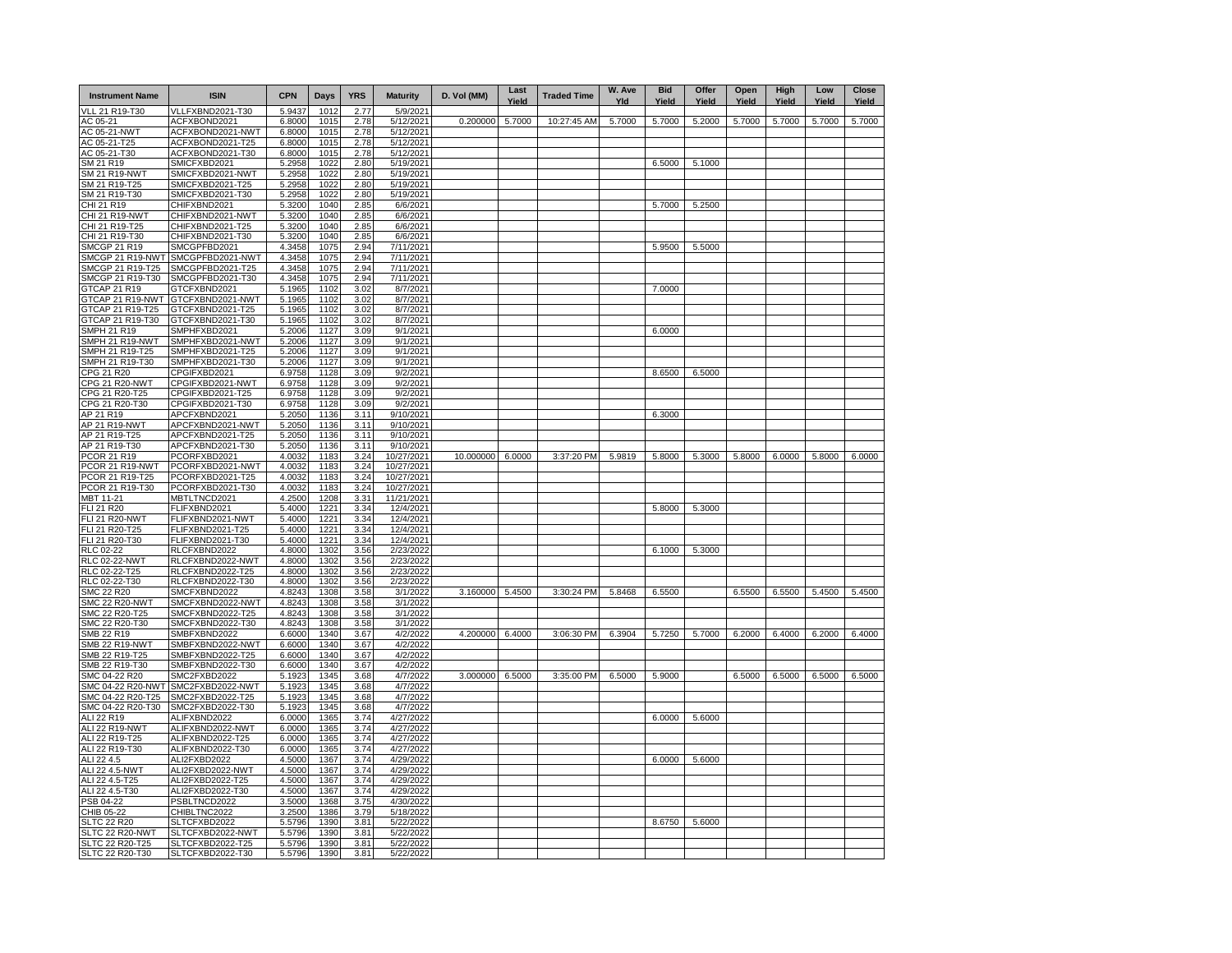| <b>Instrument Name</b>                    | <b>ISIN</b>                          | <b>CPN</b>       | Days         | <b>YRS</b>   | <b>Maturity</b>          | D. Vol (MM) | Last<br>Yield | <b>Traded Time</b> | W. Ave<br>Yld | <b>Bid</b><br>Yield | Offer<br>Yield | Open<br>Yield | High<br>Yield | Low<br>Yield | Close<br>Yield |
|-------------------------------------------|--------------------------------------|------------------|--------------|--------------|--------------------------|-------------|---------------|--------------------|---------------|---------------------|----------------|---------------|---------------|--------------|----------------|
| PNB 06-22                                 | PNBLTNCD2022                         | 3.2500           | 1405         | 3.85         | 6/6/2022                 |             |               |                    |               |                     |                |               |               |              |                |
| <b>HOUSE 22 R20</b>                       | HOUSEFBD2022                         | 6.1310           | 1445         | 3.96         | 7/16/2022                |             |               |                    |               | 8.0000              |                |               |               |              |                |
| HOUSE 22 R20-NWT<br>HOUSE 22 R20-T25      | HOUSEFBD2022-NWT<br>HOUSEFBD2022-T25 | 6.1310<br>6.1310 | 1445<br>1445 | 3.96<br>3.96 | 7/16/2022<br>7/16/2022   |             |               |                    |               |                     |                |               |               |              |                |
| HOUSE 22 R20-T30                          | HOUSEFBD2022-T30                     | 6.1310           | 1445         | 3.96         | 7/16/2022                |             |               |                    |               |                     |                |               |               |              |                |
| SM 22 R19                                 | SMICFXBD2022                         | 6.9442           | 1445         | 3.96         | 7/16/2022                | 5.000000    | 5.6000        | 3:08:23 PM         | 5.6000        | 5.6500              | 5.6000         | 5.6000        | 5.6000        | 5.6000       | 5.6000         |
| <b>SM 22 R19-NWT</b>                      | SMICFXBD2022-NWT                     | 6.9442           | 1445         | 3.96         | 7/16/2022                |             |               |                    |               |                     |                |               |               |              |                |
| SM 22 R19-T25<br>SM 22 R19-T30            | SMICFXBD2022-T25<br>SMICFXBD2022-T30 | 6.9442<br>6.9442 | 1445<br>1445 | 3.96<br>3.96 | 7/16/2022<br>7/16/2022   |             |               |                    |               |                     |                |               |               |              |                |
| <b>AEV 22 R20</b>                         | AEVFXBND2022                         | 5.0056           | 1466         | 4.01         | 8/6/2022                 |             |               |                    |               | 6.0000              | 5.0000         |               |               |              |                |
| <b>AEV 22 R20-NWT</b>                     | AEVFXBND2022-NWT                     | 5.0056           | 1466         | 4.01         | 8/6/2022                 |             |               |                    |               |                     |                |               |               |              |                |
| AEV 22 R20-T25                            | AEVFXBND2022-T25                     | 5.0056           | 1466         | 4.01         | 8/6/2022                 |             |               |                    |               |                     |                |               |               |              |                |
| AEV 22 R20-T30                            | AEVFXBND2022-T30                     | 5.0056           | 1466         | 4.01         | 8/6/2022                 |             |               |                    |               |                     |                |               |               |              |                |
| FLI 22 R20<br><b>FLI 22 R20-NWT</b>       | FLIFXBND2022<br>FLIFXBND2022-NWT     | 5.3567<br>5.3567 | 1480<br>1480 | 4.05<br>4.05 | 8/20/2022<br>8/20/2022   |             |               |                    |               | 6.0000              |                |               |               |              |                |
| FLI 22 R20-T25                            | FLIFXBND2022-T25                     | 5.3567           | 1480         | 4.05         | 8/20/2022                |             |               |                    |               |                     |                |               |               |              |                |
| FLI 22 R20-T30                            | FLIFXBND2022-T30                     | 5.3567           | 1480         | 4.05         | 8/20/2022                |             |               |                    |               |                     |                |               |               |              |                |
| EW 09-22                                  | EWBLTNCD2022                         | 4.0000           | 1512         | 4.14         | 9/21/2022                |             |               |                    |               |                     |                |               |               |              |                |
| <b>PNB 10-22</b>                          | PNB2LTNC2022                         | 3.7500           | 1548         | 4.24         | 10/27/2022               |             |               |                    |               |                     |                |               |               |              |                |
| CHIB 12-22                                | CHIB2LTN2022<br>RBANKLTN2022         | 3.6500           | 1584<br>1598 | 4.34<br>4.38 | 12/2/2022                |             |               |                    |               |                     |                |               |               |              |                |
| <b>RBANK 12-22</b><br><b>SMCGP 22 R20</b> | SMCGPFBD2022                         | 4.1250<br>5.3750 | 1604         | 4.39         | 12/16/2022<br>12/22/2022 |             |               |                    |               | 7.2500              | 6.2500         |               |               |              |                |
| SMCGP 22 R20-NWT                          | SMCGPFBD2022-NWT                     | 5.3750           | 1604         | 4.39         | 12/22/2022               |             |               |                    |               |                     |                |               |               |              |                |
| SMCGP 22 R20-T25                          | SMCGPFBD2022-T25                     | 5.3750           | 1604         | 4.39         | 12/22/2022               |             |               |                    |               |                     |                |               |               |              |                |
| SMCGP 22 R20-T30                          | SMCGPFBD2022-T30                     | 5.3750           | 1604         | 4.39         | 12/22/2022               |             |               |                    |               |                     |                |               |               |              |                |
| CPI 01-23 R20                             | CPIFXBND2023                         | 5.0496           | 1620         | 4.44         | 1/7/2023                 |             |               |                    |               | 6.9000              | 6.0000         |               |               |              |                |
| CPI 01-23 R20-NWT<br>CPI 01-23 R20-T25    | CPIFXBND2023-NWT<br>CPIFXBND2023-T25 | 5.0496<br>5.0496 | 1620<br>1620 | 4.44<br>4.44 | 1/7/2023<br>1/7/2023     |             |               |                    |               |                     |                |               |               |              |                |
| CPI 01-23 R20-T30                         | CPIFXBND2023-T30                     | 5.0496           | 1620         | 4.44         | 1/7/2023                 |             |               |                    |               |                     |                |               |               |              |                |
| RCB 02-23                                 | RCBLTNCD2023                         | 3.7500           | 1655         | 4.53         | 2/11/2023                |             |               |                    |               |                     |                |               |               |              |                |
| BDO 02-23                                 | BDOLTNCD2023                         | 3.6250           | 1662         | 4.55         | 2/18/2023                |             |               |                    |               |                     |                |               |               |              |                |
| GTCAP 23 R20                              | GTCFXBND2023                         | 5.0937           | 1671         | 4.57         | 2/27/2023                |             |               |                    |               | 6.4500              |                |               |               |              |                |
| GTCAP 23 R20-NWT<br>GTCAP 23 R20-T25      | GTCFXBND2023-NWT<br>GTCFXBND2023-T25 | 5.0937<br>5.0937 | 1671<br>1671 | 4.57<br>4.57 | 2/27/2023<br>2/27/2023   |             |               |                    |               |                     |                |               |               |              |                |
| GTCAP 23 R20-T30                          | GTCFXBND2023-T30                     | 5.0937           | 1671         | 4.57         | 2/27/2023                |             |               |                    |               |                     |                |               |               |              |                |
| <b>SMPH 23 R21</b>                        | SMPHFXBD2023                         | 5.6630           | 1673         | 4.58         | 3/1/2023                 |             |               |                    |               | 7.2500              |                |               |               |              |                |
| SMPH 23 R21-NWT                           | SMPHFXBD2023-NWT                     | 5.6630           | 1673         | 4.58         | 3/1/2023                 |             |               |                    |               |                     |                |               |               |              |                |
| SMPH 23 R21-T25                           | SMPHFXBD2023-T25                     | 5.6630           | 1673         | 4.58         | 3/1/2023                 |             |               |                    |               |                     |                |               |               |              |                |
| SMPH 23 R21-T30<br><b>SMC 23 R21</b>      | SMPHFXBD2023-T30<br>SMCFXBND2023     | 5.6630<br>6.2500 | 1673<br>1691 | 4.58<br>4.63 | 3/1/2023<br>3/19/2023    | 2.360000    | 6.3050        | 3:19:44 PM         | 6.3884        | 6.4500              | 6.3050         | 6.4500        | 6.4500        | 6.3050       | 6.3050         |
| <b>SMC 23 R21-NWT</b>                     | SMCFXBND2023-NWT                     | 6.2500           | 1691         | 4.63         | 3/19/2023                |             |               |                    |               |                     |                |               |               |              |                |
| SMC 23 R21-T25                            | SMCFXBND2023-T25                     | 6.2500           | 1691         | 4.63         | 3/19/2023                |             |               |                    |               |                     |                |               |               |              |                |
| SMC 23 R21-T30                            | SMCFXBND2023-T30                     | 6.2500           | 1691         | 4.63         | 3/19/2023                |             |               |                    |               |                     |                |               |               |              |                |
| PNB 04-23                                 | PNBLTNCD2023                         | 3.8750           | 1729         | 4.73         | 4/26/2023                |             |               |                    |               |                     |                |               |               |              |                |
| ALI 28 R23<br>ALI 28 R23-NWT              | ALIFXBND2028<br>ALIFXBND2028-NWT     | 5.9203<br>5.9203 | 1730<br>1730 | 4.74<br>4.74 | 4/27/2023<br>4/27/2023   |             |               |                    |               | 7.2500              |                |               |               |              |                |
| ALI 28 R23-T25                            | ALIFXBND2028-T25                     | 5.9203           | 1730         | 4.74         | 4/27/2023                |             |               |                    |               |                     |                |               |               |              |                |
| ALI 28 R23-T30                            | ALIFXBND2028-T30                     | 5.9203           | 1730         | 4.74         | 4/27/2023                |             |               |                    |               |                     |                |               |               |              |                |
| EDC 23 R19                                | EDCFXBND2023                         | 4.7312           | 1736         | 4.75         | 5/3/2023                 |             |               |                    |               | 7.6250              |                |               |               |              |                |
| EDC 23 R19-NWT                            | EDCFXBND2023-NWT                     | 4.7312           | 1736         | 4.75         | 5/3/2023                 |             |               |                    |               |                     |                |               |               |              |                |
| EDC 23 R19-T25<br>EDC 23 R19-T30          | EDCFXBND2023-T25<br>EDCFXBND2023-T30 | 4.7312<br>4.7312 | 1736<br>1736 | 4.75<br>4.75 | 5/3/2023<br>5/3/2023     |             |               |                    |               |                     |                |               |               |              |                |
| <b>SECB 05-23</b>                         | SECBLTNC2023                         | 3.8750           | 1741         | 4.77         | 5/8/2023                 |             |               |                    |               |                     |                |               |               |              |                |
| BPI 05-23                                 | BPILTNCD2023                         | 3.7500           | 1757         | 4.81         | 5/24/2023                |             |               |                    |               |                     |                |               |               |              |                |
| AC 23 R22                                 | ACFXBOND2023                         | 3.9200           | 1801         | 4.93         | 7/7/2023                 |             |               |                    |               | 6.7750              | 5.7500         |               |               |              |                |
| AC 23 R22-NWT                             | ACFXBOND2023-NWT                     | 3.9200           | 1801         | 4.93         | 7/7/2023                 |             |               |                    |               |                     |                |               |               |              |                |
| AC 23 R22-T25<br>AC 23 R22-T30            | ACFXBOND2023-T25<br>ACFXBOND2023-T30 | 3.9200<br>3.9200 | 1801<br>1801 | 4.93<br>4.93 | 7/7/2023<br>7/7/2023     |             |               |                    |               |                     |                |               |               |              |                |
| <b>SMCGP 23 R21</b>                       | SMCGPFBD2023                         | 4.7575           | 1805         | 4.94         | 7/11/2023                |             |               |                    |               | 6.2500              |                |               |               |              |                |
| SMCGP 23 R21-NWT                          | SMCGPFBD2023-NWT                     | 4.7575           | 1805         | 4.94         | 7/11/2023                |             |               |                    |               |                     |                |               |               |              |                |
| SMCGP 23 R21-T25                          | SMCGPFBD2023-T25                     | 4.7575           | 1805         | 4.94         | 7/11/2023                |             |               |                    |               |                     |                |               |               |              |                |
| SMCGP 23 R21-T30                          | SMCGPFBD2023-T30                     | 4.7575           | 1805         | 4.94         | 7/11/2023                |             |               |                    |               |                     |                |               |               |              |                |
| GLO 23 R20<br>GLO 23 R20-NWT              | GLOFXBND2023<br>GLOFXBND2023-NWT     | 5.2792<br>5.2792 | 1811<br>1811 | 4.96<br>4.96 | 7/17/2023<br>7/17/2023   |             |               |                    |               | 6.6500              |                |               |               |              |                |
| GLO 23 R20-T25                            | GLOFXBND2023-T25                     | 5.2792           | 1811         | 4.96         | 7/17/2023                |             |               |                    |               |                     |                |               |               |              |                |
| GLO 23 R20-T30                            | GLOFXBND2023-T30                     | 5.2792           | 1811         | 4.96         | 7/17/2023                |             |               |                    |               |                     |                |               |               |              |                |
| UBP 08-23                                 | UBPLTNCD2023                         | 4.3750           | 1846         | 5.05         | 8/21/2023                |             |               |                    |               |                     |                |               |               |              |                |
| MBT 09-23                                 | MBTLTNCD2023                         | 3.5000           | 1875         | 5.13         | 9/19/2023                |             |               |                    |               |                     |                |               |               |              |                |
| ALI 23 R22                                | ALIFXBND2023                         | 3.8915           | 1893<br>1893 | 5.18         | 10/7/2023                |             |               |                    |               | 6.6250              |                |               |               |              |                |
| ALI 23 R22-NWT<br>ALI 23 R22-T25          | ALIFXBND2023-NWT<br>ALIFXBND2023-T25 | 3.8915<br>3.8915 | 1893         | 5.18<br>5.18 | 10/7/2023<br>10/7/2023   |             |               |                    |               |                     |                |               |               |              |                |
| ALI 23 R22-T30                            | ALIFXBND2023-T30                     | 3.8915           | 1893         | 5.18         | 10/7/2023                |             |               |                    |               |                     |                |               |               |              |                |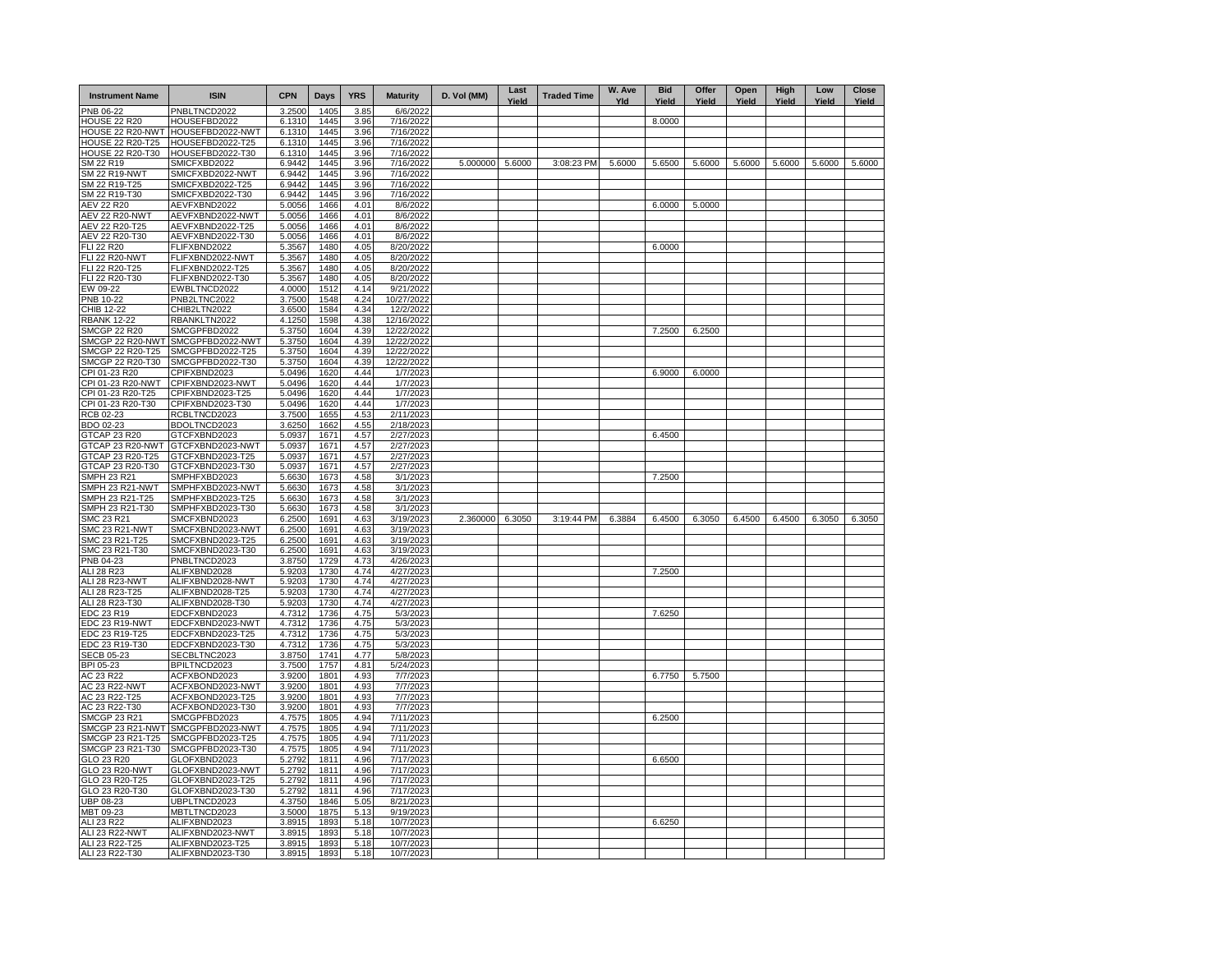| <b>Instrument Name</b>                  | <b>ISIN</b>                          | <b>CPN</b>       | Days         | <b>YRS</b>   | <b>Maturity</b>          | D. Vol (MM)     | Last<br>Yield | <b>Traded Time</b> | W. Ave<br>Yld | <b>Bid</b><br>Yield | Offer<br>Yield | Open<br>Yield | High<br>Yield | Low<br>Yield | Close<br>Yield |
|-----------------------------------------|--------------------------------------|------------------|--------------|--------------|--------------------------|-----------------|---------------|--------------------|---------------|---------------------|----------------|---------------|---------------|--------------|----------------|
| <b>PCOR 23 R21</b>                      | PCORFXBD2023                         | 4.5219           | 191          | 5.24         | 10/27/2023               | 0.100000        | 6.1250        | 3:54:54 PM         | 6.1250        | 7.6000              | 5.8500         | 6.1250        | 6.1250        | 6.1250       | 6.1250         |
| PCOR 23 R21-NWT                         | PCORFXBD2023-NWT                     | 4.5219           | 191          | 5.24         | 10/27/2023               |                 |               |                    |               |                     |                |               |               |              |                |
| PCOR 23 R21-T25<br>PCOR 23 R21-T30      | PCORFXBD2023-T25<br>PCORFXBD2023-T30 | 4.5219<br>4.5219 | 1913<br>1913 | 5.24<br>5.24 | 10/27/2023<br>10/27/2023 |                 |               |                    |               |                     |                |               |               |              |                |
| <b>SECB 11-23</b>                       | SECB2LTN2023                         | 4.5000           | 1919         | 5.25         | 11/2/2023                |                 |               |                    |               |                     |                |               |               |              |                |
| BDO 11-23                               | BDO2LTNC2023                         | 4.3750           | 1924         | 5.27         | 11/7/2023                |                 |               |                    |               |                     |                |               |               |              |                |
| FLI 23 R20                              | FLIFXBND2023                         | 5.4333           | 1925         | 5.27         | 11/8/2023                |                 |               |                    |               | 6.5000              |                |               |               |              |                |
| <b>FLI 23 R20-NWT</b>                   | FLIFXBND2023-NWT                     | 5.4333           | 1925         | 5.27         | 11/8/2023                |                 |               |                    |               |                     |                |               |               |              |                |
| FLI 23 R20-T25                          | FLIFXBND2023-T25                     | 5.4333           | 1925         | 5.27         | 11/8/2023                |                 |               |                    |               |                     |                |               |               |              |                |
| FLI 23 R20-T30                          | FLIFXBND2023-T30                     | 5.4333           | 1925         | 5.27         | 11/8/2023                |                 |               |                    |               |                     |                |               |               |              |                |
| <b>AEV 23 R20</b>                       | AEVFXBND2023                         | 4.6188           | 1938         | 5.31         | 11/21/2023               |                 |               |                    |               | 6.3500              |                |               |               |              |                |
| AEV 23 R20-NWT                          | AEVFXBND2023-NWT                     | 4.6188           | 1938         | 5.31         | 11/21/2023               |                 |               |                    |               |                     |                |               |               |              |                |
| AEV 23 R20-T25                          | AEVFXBND2023-T25                     | 4.6188           | 1938         | 5.31         | 11/21/2023               |                 |               |                    |               |                     |                |               |               |              |                |
| AEV 23 R20-T30<br>EW 12-23              | AEVFXBND2023-T30<br>EWBLTNCD2023     | 4.6188<br>4.6250 | 1938<br>1954 | 5.31<br>5.35 | 11/21/2023<br>12/7/2023  |                 |               |                    |               |                     |                |               |               |              |                |
| SM 23 R21                               | SMICFXBD2023                         | 5.1590           | 1956         | 5.36         | 12/9/2023                | 1.000000        | 6.0000        | 3:26:28 PM         | 6.0000        | 6.1250              | 5.6000         | 6.0000        | 6.0000        | 6.0000       | 6.0000         |
| SM 23 R21-NWT                           | SMICFXBD2023-NWT                     | 5.1590           | 1956         | 5.36         | 12/9/2023                |                 |               |                    |               |                     |                |               |               |              |                |
| SM 23 R21-T25                           | SMICFXBD2023-T25                     | 5.1590           | 1956         | 5.36         | 12/9/2023                |                 |               |                    |               |                     |                |               |               |              |                |
| SM 23 R21-T30                           | SMICFXBD2023-T30                     | 5.1590           | 1956         | 5.36         | 12/9/2023                |                 |               |                    |               |                     |                |               |               |              |                |
| CHIB 01-24                              | CHIBLTNC2024                         | 4.5500           | 1990         | 5.45         | 1/12/2024                |                 |               |                    |               |                     |                |               |               |              |                |
| RBANK 01-24                             | RBANKLTN2024                         | 4.8750           | 1994         | 5.46         | 1/16/2024                |                 |               |                    |               |                     |                |               |               |              |                |
| FDC 24 R21                              | FDCFXBND2024                         | 6.1458           | 2002         | 5.48         | 1/24/2024                |                 |               |                    |               | 6.2000              | 5.7500         |               |               |              |                |
| FDC 24 R21-NWT                          | FDCFXBND2024-NWT                     | 6.1458           | 2002         | 5.48         | 1/24/2024                |                 |               |                    |               |                     |                |               |               |              |                |
| DC 24 R21-T25                           | FDCFXBND2024-T25                     | 6.1458           | 2002         | 5.48         | 1/24/2024                |                 |               |                    |               |                     |                |               |               |              |                |
| FDC 24 R21-T30                          | FDCFXBND2024-T30                     | 6.1458           | 2002         | 5.48         | 1/24/2024                |                 |               |                    |               |                     |                |               |               |              |                |
| ALI 24 R20                              | ALIFXBND2024                         | 5.0000           | 2008         | 5.50         | 1/30/2024                | 2.000000        | 6.3000        | 2:40:22 PM         | 6.3000        | 6.3000              | 5.8000         | 6.3000        | 6.3000        | 6.3000       | 6.3000         |
| <b>ALI 24 R20-NWT</b><br>ALI 24 R20-T25 | ALIFXBND2024-NWT<br>ALIFXBND2024-T25 | 5.0000<br>5.0000 | 2008<br>2008 | 5.50<br>5.50 | 1/30/2024<br>1/30/2024   |                 |               |                    |               |                     |                |               |               |              |                |
| ALI 24 R20-T30                          | ALIFXBND2024-T30                     | 5.0000           | 2008         | 5.50         | 1/30/2024                |                 |               |                    |               |                     |                |               |               |              |                |
| <b>TEL 24 R21</b>                       | TELFXBND2024                         | 5.2813           | 2015         | 5.52         | 2/6/2024                 | 1.000000        | 6.1510        | 3:04:20 PM         | 6.1510        | 6.9000              | 5.5000         | 6.1510        | 6.1510        | 6.1510       | 6.1510         |
| <b>TEL 24 R21-NWT</b>                   | TELFXBND2024-NWT                     | 5.2813           | 2015         | 5.52         | 2/6/2024                 |                 |               |                    |               |                     |                |               |               |              |                |
| TEL 24 R21-T25                          | TELFXBND2024-T25                     | 5.2813           | 2015         | 5.52         | 2/6/2024                 |                 |               |                    |               |                     |                |               |               |              |                |
| TEL 24 R21-T30                          | TELFXBND2024-T30                     | 5.2813           | 2015         | 5.52         | 2/6/2024                 |                 |               |                    |               |                     |                |               |               |              |                |
| JGS 24 R20                              | JGSFXBND2024                         | 5.3000           | 2036         | 5.57         | 2/27/2024                |                 |               |                    |               | 6.9000              |                |               |               |              |                |
| <b>JGS 24 R20-NWT</b>                   | JGSFXBND2024-NWT                     | 5.3000           | 2036         | 5.57         | 2/27/2024                |                 |               |                    |               |                     |                |               |               |              |                |
| JGS 24 R20-T25                          | JGSFXBND2024-T25                     | 5.3000           | 2036         | 5.57         | 2/27/2024                |                 |               |                    |               |                     |                |               |               |              |                |
| JGS 24 R20-T30                          | JGSFXBND2024-T30                     | 5.3000           | 2036         | 5.57         | 2/27/2024                |                 |               |                    |               |                     |                |               |               |              |                |
| <b>SMC 24 R22</b>                       | SMCFXBND2024                         | 5.2840           | 2039         | 5.58         | 3/1/2024<br>3/1/2024     |                 |               |                    |               | 7.1000              | 6.4500         |               |               |              |                |
| <b>SMC 24 R22-NWT</b><br>SMC 24 R22-T25 | SMCFXBND2024-NWT<br>SMCFXBND2024-T25 | 5.2840<br>5.2840 | 2039<br>2039 | 5.58<br>5.58 | 3/1/2024                 |                 |               |                    |               |                     |                |               |               |              |                |
| SMC 24 R22-T30                          | SMCFXBND2024-T30                     | 5.2840           | 2039         | 5.58         | 3/1/2024                 |                 |               |                    |               |                     |                |               |               |              |                |
| STIESG 24 R22                           | STIGFXBD2024                         | 5.8085           | 2061         | 5.64         | 3/23/2024                |                 |               |                    |               | 6.5000              |                |               |               |              |                |
| STIESG 24 R22-NWT                       | STIGFXBD2024-NWT                     | 5.8085           | 2061         | 5.64         | 3/23/2024                |                 |               |                    |               |                     |                |               |               |              |                |
| STIESG 24 R22-T25                       | STIGFXBD2024-T25                     | 5.8085           | 2061         | 5.64         | 3/23/2024                |                 |               |                    |               |                     |                |               |               |              |                |
| STIESG 24 R22-T30                       | STIGFXBD2024-T30                     | 5.8085           | 2061         | 5.64         | 3/23/2024                |                 |               |                    |               |                     |                |               |               |              |                |
| MEG 24 R22                              | MEGFXBND2024                         | 5.3535           | 2066         | 5.66         | 3/28/2024                | 1.000000 6.1000 |               | 2:44:07 PM         | 6.1000        | 7.6000              | 5.7000         | 6.1000        | 6.1000        | 6.1000       | 6.1000         |
| <b>MEG 24 R22-NWT</b>                   | MEGFXBND2024-NWT                     | 5.3535           | 2066         | 5.66         | 3/28/2024                |                 |               |                    |               |                     |                |               |               |              |                |
| MEG 24 R22-T25                          | MEGFXBND2024-T25                     | 5.3535           | 2066         | 5.66         | 3/28/2024                |                 |               |                    |               |                     |                |               |               |              |                |
| MEG 24 R22-T30                          | MEGFXBND2024-T30                     | 5.3535           | 2066         | 5.66         | 3/28/2024                |                 |               |                    |               |                     |                |               |               |              |                |
| <b>MNTC 24 R21</b>                      | MNTCFXBD2024                         | 5.5000           | 2069         | 5.66         | 3/31/2024                |                 |               |                    |               | 6.9500              | 5.5000         |               |               |              |                |
| MNTC 24 R21-NWT<br>MNTC 24 R21-T25      | MNTCFXBD2024-NWT<br>MNTCFXBD2024-T25 | 5.5000<br>5.5000 | 2069<br>2069 | 5.66<br>5.66 | 3/31/2024<br>3/31/2024   |                 |               |                    |               |                     |                |               |               |              |                |
| MNTC 24 R21-T30                         | MNTCFXBD2024-T30                     | 5.5000           | 2069         | 5.66         | 3/31/2024                |                 |               |                    |               |                     |                |               |               |              |                |
| SMB 24 R21                              | SMBFXBND2024                         | 6.0000           | 207          | 5.67         | 4/2/2024                 |                 |               |                    |               | 7.4000              |                |               |               |              |                |
| SMB 24 R21-NWT                          | SMBFXBND2024-NWT                     | 6.0000           | 2071         | 5.67         | 4/2/2024                 |                 |               |                    |               |                     |                |               |               |              |                |
| SMB 24 R21-T25                          | SMBFXBND2024-T25                     | 6.0000           | 2071         | 5.67         | 4/2/2024                 |                 |               |                    |               |                     |                |               |               |              |                |
| SMB 24 R21-T30                          | SMBFXBND2024-T30                     | 6.0000           | 2071         | 5.67         | 4/2/2024                 |                 |               |                    |               |                     |                |               |               |              |                |
| SMPH 05-24 R22                          | SMPH2FBD2024                         | 5.1683           | 2117         | 5.80         | 5/18/2024                |                 |               |                    |               | 6.5000              |                |               |               |              |                |
| SMPH 05-24 R22-NW                       | SMPH2FBD2024-NWT                     | 5.1683           | 2117         | 5.80         | 5/18/2024                |                 |               |                    |               |                     |                |               |               |              |                |
| SMPH 05-24 R22-T25                      | SMPH2FBD2024-T25                     | 5.1683           | 2117         | 5.80         | 5/18/2024                |                 |               |                    |               |                     |                |               |               |              |                |
| SMPH 05-24 R22-T30                      | SMPH2FBD2024-T30                     | 5.1683           | 2117         | 5.80         | 5/18/2024                |                 |               |                    |               |                     |                |               |               |              |                |
| SM 24 R21                               | SMICFXBD2024                         | 5.6125           | 2118         | 5.80         | 5/19/2024                |                 |               |                    |               | 6.6500              | 5.7500         |               |               |              |                |
| SM 24 R21-NWT<br>SM 24 R21-T25          | SMICFXBD2024-NWT<br>SMICFXBD2024-T25 | 5.6125<br>5.6125 | 2118<br>2118 | 5.80<br>5.80 | 5/19/2024<br>5/19/2024   |                 |               |                    |               |                     |                |               |               |              |                |
| SM 24 R21-T30                           | SMICFXBD2024-T30                     | 5.6125           | 2118         | 5.80         | 5/19/2024                |                 |               |                    |               |                     |                |               |               |              |                |
| MBT 07-24                               | MBTLTNCD2024                         | 3.8750           | 2180         | 5.97         | 7/20/2024                |                 |               |                    |               |                     |                |               |               |              |                |
| DD 24 R22                               | DDFXBOND2024                         | 6.0952           | 2181         | 5.97         | 7/21/2024                |                 |               |                    |               | 8.6000              | 6.5000         |               |               |              |                |
| DD 24 R22-NWT                           | DDFXBOND2024-NWT                     | 6.0952           | 2181         | 5.97         | 7/21/2024                |                 |               |                    |               |                     |                |               |               |              |                |
| DD 24 R22-T25                           | DDFXBOND2024-T25                     | 6.0952           | 2181         | 5.97         | 7/21/2024                |                 |               |                    |               |                     |                |               |               |              |                |
| DD 24 R22-T30                           | DDFXBOND2024-T30                     | 6.0952           | 2181         | 5.97         | 7/21/2024                |                 |               |                    |               |                     |                |               |               |              |                |
| GTCAP 24 R21                            | GTCFXBND2024                         | 5.6250           | 2198         | 6.02         | 8/7/2024                 |                 |               |                    |               | 7.5000              |                |               |               |              |                |
|                                         | GTCAP 24 R21-NWT GTCFXBND2024-NWT    | 5.6250           | 2198         | 6.02         | 8/7/2024                 |                 |               |                    |               |                     |                |               |               |              |                |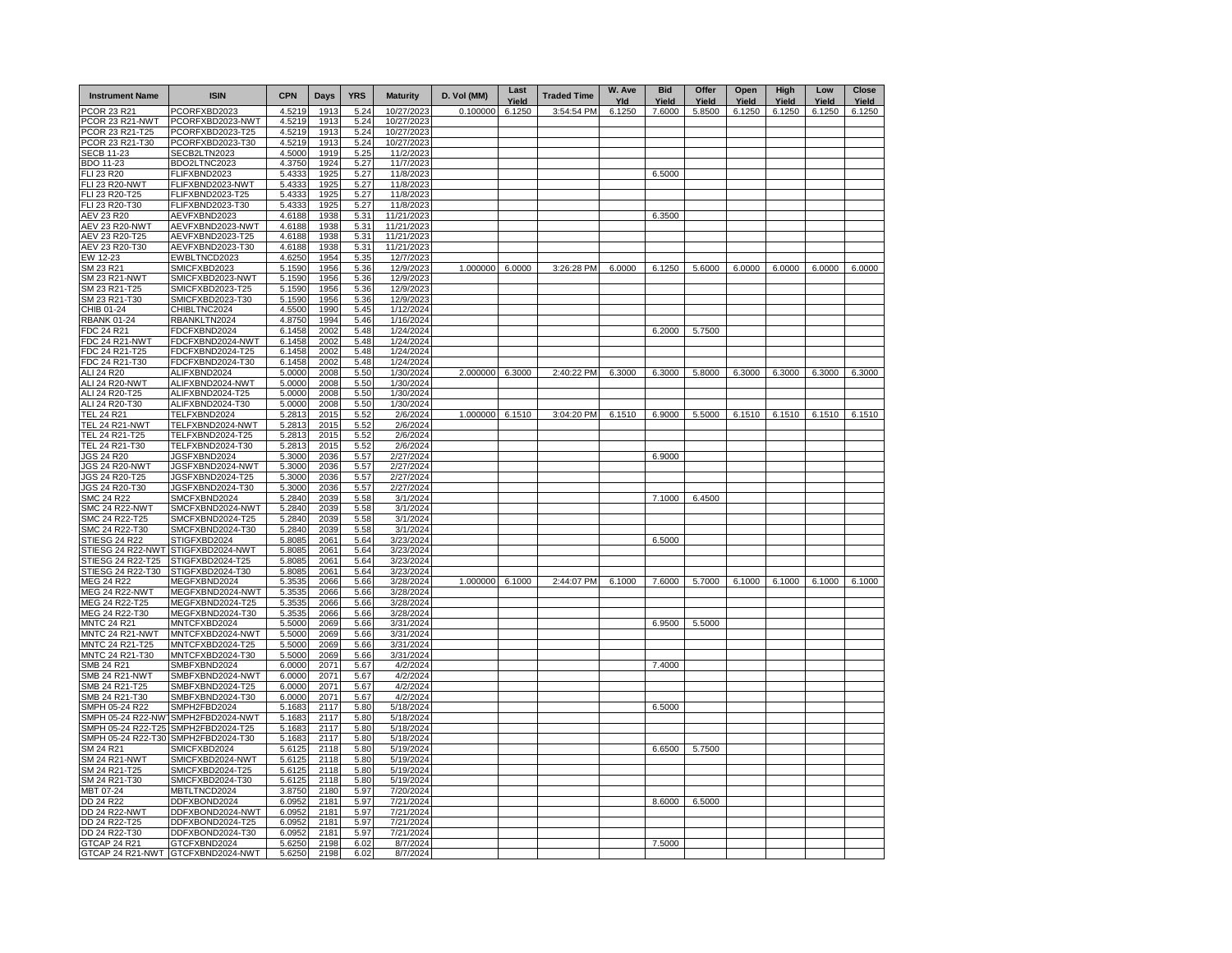| <b>Instrument Name</b>                | <b>ISIN</b>                          | <b>CPN</b>       | Days         | <b>YRS</b>   | <b>Maturity</b>          | D. Vol (MM) | Last<br>Yield | <b>Traded Time</b> | W. Ave<br>Yld | <b>Bid</b><br>Yield | Offer<br>Yield | Open<br>Yield | High<br>Yield | Low<br>Yield | <b>Close</b><br>Yield |
|---------------------------------------|--------------------------------------|------------------|--------------|--------------|--------------------------|-------------|---------------|--------------------|---------------|---------------------|----------------|---------------|---------------|--------------|-----------------------|
| GTCAP 24 R21-T25                      | GTCFXBND2024-T25                     | 5.6250           | 2198         | 6.02         | 8/7/2024                 |             |               |                    |               |                     |                |               |               |              |                       |
| GTCAP 24 R21-T30                      | GTCFXBND2024-T30                     | 5.6250           | 2198         | 6.02         | 8/7/2024                 |             |               |                    |               |                     |                |               |               |              |                       |
| <b>VLL 24 R23</b>                     | VLLFXBND2024                         | 5.7512           | 2199         | 6.02         | 8/8/2024                 |             |               |                    |               | 7.3750              |                |               |               |              |                       |
| VLL 24 R23-NWT<br>VLL 24 R23-T25      | VLLFXBND2024-NWT<br>VLLFXBND2024-T25 | 5.7512<br>5.7512 | 2199<br>2199 | 6.02<br>6.02 | 8/8/2024<br>8/8/2024     |             |               |                    |               |                     |                |               |               |              |                       |
| VLL 24 R23-T30                        | VLLFXBND2024-T30                     | 5.7512           | 2199         | 6.02         | 8/8/2024                 |             |               |                    |               |                     |                |               |               |              |                       |
| <b>SMPH 24 R21</b>                    | SMPHFXBD2024                         | 5.7417           | 222          | 6.09         | 9/1/2024                 |             |               |                    |               | 7.0000              |                |               |               |              |                       |
| SMPH 24 R21-NWT                       | SMPHFXBD2024-NWT                     | 5.7417           | 2223         | 6.09         | 9/1/2024                 |             |               |                    |               |                     |                |               |               |              |                       |
| SMPH 24 R21-T25                       | SMPHFXBD2024-T25                     | 5.7417           | 2223         | 6.09         | 9/1/2024                 |             |               |                    |               |                     |                |               |               |              |                       |
| SMPH 24 R21-T30                       | SMPHFXBD2024-T30                     | 5.7417           | 2223         | 6.09         | 9/1/2024                 |             |               |                    |               |                     |                |               |               |              |                       |
| FLI 24 R21                            | FLIFXBND2024                         | 5.6389           | 2317         | 6.34         | 12/4/2024                |             |               |                    |               | 7.0000              |                |               |               |              |                       |
| <b>FLI 24 R21-NWT</b>                 | FLIFXBND2024-NWT                     | 5.6389           | 2317         | 6.34         | 12/4/2024                |             |               |                    |               |                     |                |               |               |              |                       |
| FLI 24 R21-T25                        | FLIFXBND2024-T25                     | 5.6389           | 2317         | 6.34         | 12/4/2024                |             |               |                    |               |                     |                |               |               |              |                       |
| FLI 24 R21-T30                        | FLIFXBND2024-T30                     | 5.6389           | 2317         | 6.34         | 12/4/2024                |             |               |                    |               |                     |                |               |               |              |                       |
| <b>SMCGP 24 R22</b>                   | SMCGPFBD2024                         | 6.2500           | 2335         | 6.39         | 12/22/2024               |             |               |                    |               | 6.5000              |                |               |               |              |                       |
| SMCGP 24 R22-NWT                      | SMCGPFBD2024-NWT                     | 6.2500           | 2335         | 6.39         | 12/22/2024               |             |               |                    |               |                     |                |               |               |              |                       |
| SMCGP 24 R22-T25                      | SMCGPFBD2024-T25                     | 6.2500           | 2335         | 6.39         | 12/22/2024               |             |               |                    |               |                     |                |               |               |              |                       |
| SMCGP 24 R22-T30                      | SMCGPFBD2024-T30                     | 6.2500           | 2335         | 6.39         | 12/22/2024               |             |               |                    |               |                     |                |               |               |              |                       |
| AC 25 R23                             | ACFXBOND2025                         | 4.8200           | 2385         | 6.53         | 2/10/2025                | 10.000000   | 6.4500        | 11:55:27 AM        | 6.4500        | 7.3500              |                | 6.4500        | 6.4500        | 6.4500       | 6.4500                |
| AC 25 R23-NWT                         | ACFXBOND2025-NWT                     | 4.8200           | 2385         | 6.53         | 2/10/2025                |             |               |                    |               |                     |                |               |               |              |                       |
| AC 25 R23-T25<br>AC 25 R23-T30        | ACFXBOND2025-T25<br>ACFXBOND2025-T30 | 4.8200<br>4.8200 | 2385<br>2385 | 6.53<br>6.53 | 2/10/2025<br>2/10/2025   |             |               |                    |               |                     |                |               |               |              |                       |
| RLC 02-25                             | RLCFXBND2025                         | 4.9344           | 2398         | 6.57         | 2/23/2025                |             |               |                    |               | 7.7500              |                |               |               |              |                       |
| <b>RLC 02-25-NWT</b>                  | RLCFXBND2025-NWT                     | 4.9344           | 2398         | 6.57         | 2/23/2025                |             |               |                    |               |                     |                |               |               |              |                       |
| RLC 02-25-T25                         | RLCFXBND2025-T25                     | 4.9344           | 2398         | 6.57         | 2/23/2025                |             |               |                    |               |                     |                |               |               |              |                       |
| RLC 02-25-T30                         | RLCFXBND2025-T30                     | 4.9344           | 2398         | 6.57         | 2/23/2025                |             |               |                    |               |                     |                |               |               |              |                       |
| SMPH 03-25 R23                        | SMPH2FBD2025                         | 6.0804           | 2404         | 6.58         | 3/1/2025                 |             |               |                    |               | 6.5000              | 6.0000         |               |               |              |                       |
| SMPH 03-25 R23-NW                     | SMPH2FBD2025-NWT                     | 6.0804           | 2404         | 6.58         | 3/1/2025                 |             |               |                    |               |                     |                |               |               |              |                       |
| SMPH 03-25 R23-T25                    | SMPH2FBD2025-T25                     | 6.0804           | 2404         | 6.58         | 3/1/2025                 |             |               |                    |               |                     |                |               |               |              |                       |
| SMPH 03-25 R23-T30                    | SMPH2FBD2025-T30                     | 6.0804           | 2404         | 6.58         | 3/1/2025                 |             |               |                    |               |                     |                |               |               |              |                       |
| <b>SMC 25 R23</b>                     | SMCFXBND2025                         | 6.6250           | 2422         | 6.63         | 3/19/2025                |             |               |                    |               | 6.7500              | 6.3000         |               |               |              |                       |
| <b>SMC 25 R23-NWT</b>                 | SMCFXBND2025-NWT                     | 6.6250           | 2422         | 6.63         | 3/19/2025                |             |               |                    |               |                     |                |               |               |              |                       |
| SMC 25 R23-T25                        | SMCFXBND2025-T25                     | 6.6250           | 2422         | 6.63         | 3/19/2025                |             |               |                    |               |                     |                |               |               |              |                       |
| SMC 25 R23-T30                        | SMCFXBND2025-T30                     | 6.6250           | 2422         | 6.63         | 3/19/2025                |             |               |                    |               |                     |                |               |               |              |                       |
| ALI 25 R21                            | ALIFXBND2025                         | 5.6250           | 2459         | 6.73         | 4/25/2025                | 0.300000    | 7.2500        | 11:03:16 AM        | 7.2500        | 7.2000              |                | 7.2500        | 7.2500        | 7.2500       | 7.2500                |
| ALI 25 R21-NWT                        | ALIFXBND2025-NWT                     | 5.6250           | 2459         | 6.73         | 4/25/2025                |             |               |                    |               |                     |                |               |               |              |                       |
| ALI 25 R21-T25                        | ALIFXBND2025-T25                     | 5.6250           | 2459         | 6.73         | 4/25/2025                |             |               |                    |               |                     |                |               |               |              |                       |
| ALI 25 R21-T30                        | ALIFXBND2025-T30                     | 5.6250           | 2459         | 6.73         | 4/25/2025                |             |               |                    |               |                     |                |               |               |              |                       |
| <b>SLTC 25 R22</b>                    | SLTCFXBD2025                         | 6.4872           | 2486         | 6.81         | 5/22/2025                |             |               |                    |               | 8.7500              | 6.2500         |               |               |              |                       |
| SLTC 25 R22-NWT                       | SLTCFXBD2025-NWT                     | 6.4872           | 2486         | 6.81         | 5/22/2025                |             |               |                    |               |                     |                |               |               |              |                       |
| SLTC 25 R22-T25                       | SLTCFXBD2025-T25                     | 6.4872           | 2486         | 6.81         | 5/22/2025                |             |               |                    |               |                     |                |               |               |              |                       |
| SLTC 25 R22-T30<br><b>NLEX 25 R23</b> | SLTCFXBD2025-T30<br>NLEXFXBD2025     | 6.4872<br>6.6407 | 2486<br>2529 | 6.81<br>6.92 | 5/22/2025<br>7/4/2025    |             |               |                    |               | 6.5750              |                |               |               |              |                       |
| NLEX 25 R23-NWT                       | NLEXFXBD2025-NWT                     | 6.6407           | 2529         | 6.92         | 7/4/2025                 |             |               |                    |               |                     |                |               |               |              |                       |
| NLEX 25 R23-T25                       | NLEXFXBD2025-T25                     | 6.6407           | 2529         | 6.92         | 7/4/2025                 |             |               |                    |               |                     |                |               |               |              |                       |
| NLEX 25 R23-T30                       | NLEXFXBD2025-T30                     | 6.6407           | 2529         | 6.92         | 7/4/2025                 |             |               |                    |               |                     |                |               |               |              |                       |
| <b>HOUSE 25 R22</b>                   | HOUSEFBD2025                         | 6.8666           | 2541         | 6.96         | 7/16/2025                |             |               |                    |               | 8.3750              |                |               |               |              |                       |
| HOUSE 25 R22-NWT                      | HOUSEFBD2025-NWT                     | 6.8666           | 2541         | 6.96         | 7/16/2025                |             |               |                    |               |                     |                |               |               |              |                       |
| HOUSE 25 R22-T25                      | HOUSEFBD2025-T25                     | 6.8666           | 2541         | 6.96         | 7/16/2025                |             |               |                    |               |                     |                |               |               |              |                       |
| HOUSE 25 R22-T30                      | HOUSEFBD2025-T30                     | 6.8666           | 2541         | 6.96         | 7/16/2025                |             |               |                    |               |                     |                |               |               |              |                       |
| FLI 25 R22                            | FLIFXBND2025                         | 5.7139           | 2576         | 7.05         | 8/20/2025                |             |               |                    |               | 7.0500              | 6.2500         |               |               |              |                       |
| <b>FLI 25 R22-NWT</b>                 | FLIFXBND2025-NWT                     | 5.7139           | 2576         | 7.05         | 8/20/2025                |             |               |                    |               |                     |                |               |               |              |                       |
| FLI 25 R22-T25                        | FLIFXBND2025-T25                     | 5.7139           | 2576         | 7.05         | 8/20/2025                |             |               |                    |               |                     |                |               |               |              |                       |
| FLI 25 R22-T30                        | FLIFXBND2025-T30                     | 5.7139           | 2576         | 7.05         | 8/20/2025                |             |               |                    |               |                     |                |               |               |              |                       |
| ALI 25 R22                            | ALI2FXBD2025                         | 4.7500           | 2642         | 7.23         | 10/25/2025               |             |               |                    |               | 6.8750              |                |               |               |              |                       |
| <b>ALI 25 R22-NWT</b>                 | ALI2FXBD2025-NWT                     | 4.7500           | 2642         | 7.23         | 10/25/2025               |             |               |                    |               |                     |                |               |               |              |                       |
| ALI 25 R22-T25                        | ALI2FXBD2025-T25                     | 4.7500           | 2642         | 7.23         | 10/25/2025               |             |               |                    |               |                     |                |               |               |              |                       |
| ALI 25 R22-T30                        | ALI2FXBD2025-T30                     | 4.7500           | 2642         | 7.23         | 10/25/2025               |             |               |                    |               |                     |                |               |               |              |                       |
| <b>SMPH 25 R23</b><br>SMPH 25 R23-NWT | SMPHFXBD2025<br>SMPHFXBD2025-NWT     | 4.7990<br>4.7990 | 2673<br>2673 | 7.32<br>7.32 | 11/25/2025<br>11/25/2025 | 1.000000    | 6.4750        | 3:42:38 PM         | 6.4750        | 6.6250              |                | 6.4750        | 6.4750        | 6.4750       | 6.4750                |
| SMPH 25 R23-T25                       | SMPHFXBD2025-T25                     | 4.7990           | 2673         | 7.32         | 11/25/2025               |             |               |                    |               |                     |                |               |               |              |                       |
| SMPH 25 R23-T30                       | SMPHFXBD2025-T30                     | 4.7990           | 2673         | 7.32         | 11/25/2025               |             |               |                    |               |                     |                |               |               |              |                       |
| <b>MER 25 R20</b>                     | MERFXBND2025                         | 4.8750           | 2690         | 7.36         | 12/12/2025               | 4.000000    | 7.3000        | 3:06:37 PM         | 7.0958        | 6.7250              | 5.6000         | 6.5000        | 7.3000        | 6.5000       | 7.3000                |
| <b>MER 25 R20-NWT</b>                 | MERFXBND2025-NWT                     | 4.8750           | 2690         | 7.36         | 12/12/2025               |             |               |                    |               |                     |                |               |               |              |                       |
| MER 25 R20-T25                        | MERFXBND2025-T25                     | 4.8750           | 2690         | 7.36         | 12/12/2025               |             |               |                    |               |                     |                |               |               |              |                       |
| MER 25 R20-T30                        | MERFXBND2025-T30                     | 4.8750           | 2690         | 7.36         | 12/12/2025               |             |               |                    |               |                     |                |               |               |              |                       |
| ALI 26 R23                            | ALIFXBND2026                         | 4.8500           | 2791         | 7.64         | 3/23/2026                |             |               |                    |               | 6.9000              | 5.9000         |               |               |              |                       |
| ALI 26 R23-NWT                        | ALIFXBND2026-NWT                     | 4.8500           | 2791         | 7.64         | 3/23/2026                |             |               |                    |               |                     |                |               |               |              |                       |
| ALI 26 R23-T25                        | ALIFXBND2026-T25                     | 4.8500           | 2791         | 7.64         | 3/23/2026                |             |               |                    |               |                     |                |               |               |              |                       |
| ALI 26 R23-T30                        | ALIFXBND2026-T30                     | 4.8500           | 2791         | 7.64         | 3/23/2026                |             |               |                    |               |                     |                |               |               |              |                       |
| <b>SMCGP 26 R23</b>                   | SMCGPFBD2026                         | 5.1792           | 2901         | 7.94         | 7/11/2026                | 6.400000    | 6.7000        | 3:56:14 PM         | 6.7000        | 7.1500              |                | 6.7000        | 6.7000        | 6.7000       | 6.7000                |
|                                       | SMCGP 26 R23-NWT SMCGPFBD2026-NWT    | 5.1792           | 2901         | 7.94         | 7/11/2026                |             |               |                    |               |                     |                |               |               |              |                       |